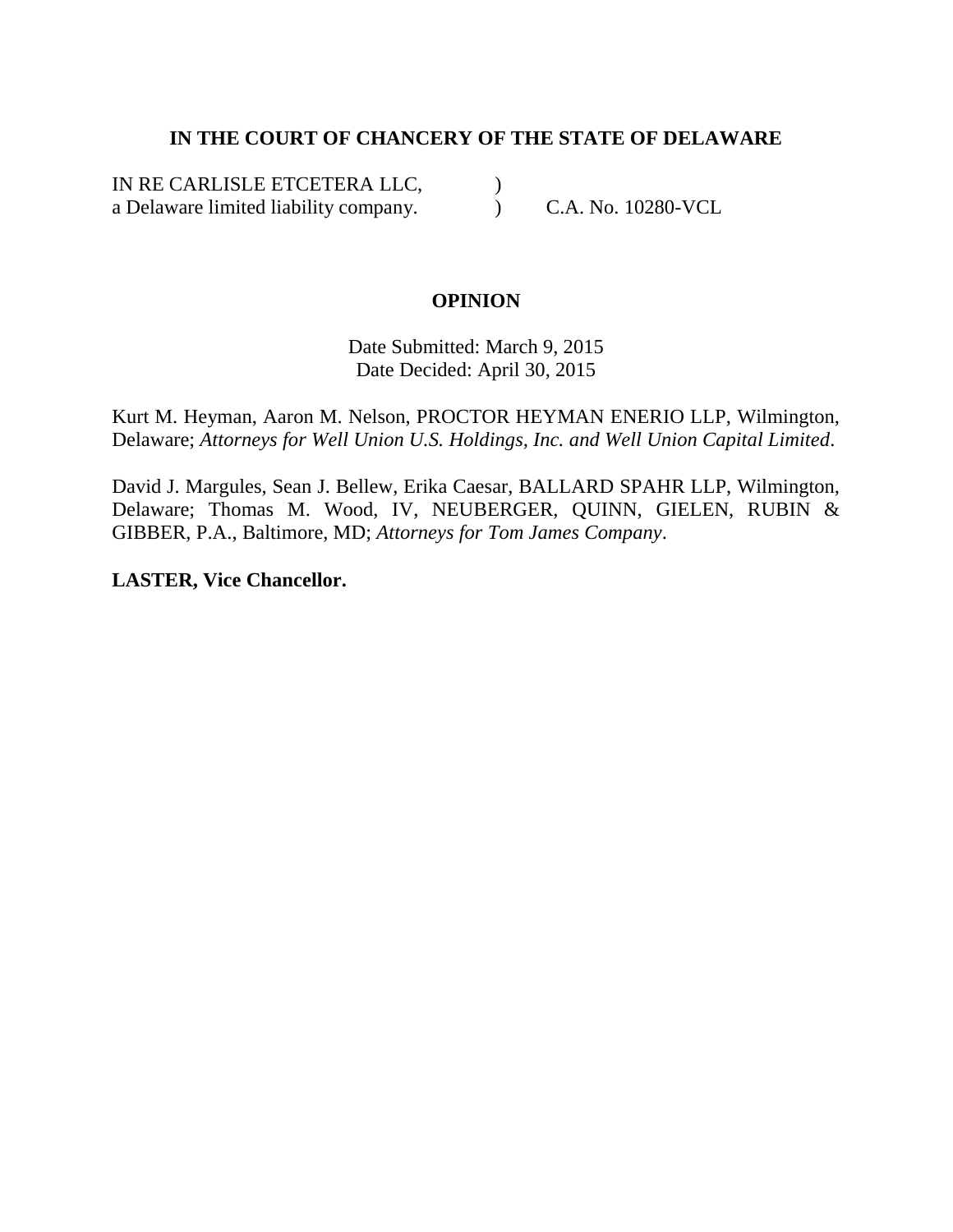In 2012, petitioner Well Union Capital Limited ("WU Parent") and respondent Tom James Company ("James") formed Carlisle Etcetera LLC, a Delaware limited liability company ("Carlisle" or the "Company"). They executed a simple form of operating agreement (the "Initial LLC Agreement") in which they committed to work promptly on a more detailed operating agreement to replace the original one.

After the Company was formed, WU Parent transferred its member interest to a wholly owned subsidiary called Well Union U.S. Holdings, Inc. ("WU Sub"). James knew about the transfer, did not object, and treated WU Sub as a member from that point on. For purposes of the Delaware Limited Liability Company Act (the "LLC Act"), however, the transfer rendered WU Sub an assignee, rather than a member.

WU Parent and James never reached agreement on a replacement operating agreement. Other disputes arose, and the relationship deteriorated. Deadlock prevailed at the manager level, where the Initial LLC Agreement called for a board of directors (the "Board") to serve as the singular manager of the Company. The Board has four members, two appointed by WU Parent and two by James. They split 2-2 on key issues.

Both sides eventually recognized that they could not manage the Company jointly and that one side needed to buy out the other. Despite some initially positive signs, they could not agree on a buyout procedure or a price.

During the venture's halcyon days, the Board appointed a James executive as the Company's CEO. Through the CEO, James controls the Company's day-to-day operations. With the Board deadlocked, the CEO has been operating free of any oversight. Given its advantaged position, James does not see the deadlock as a problem

1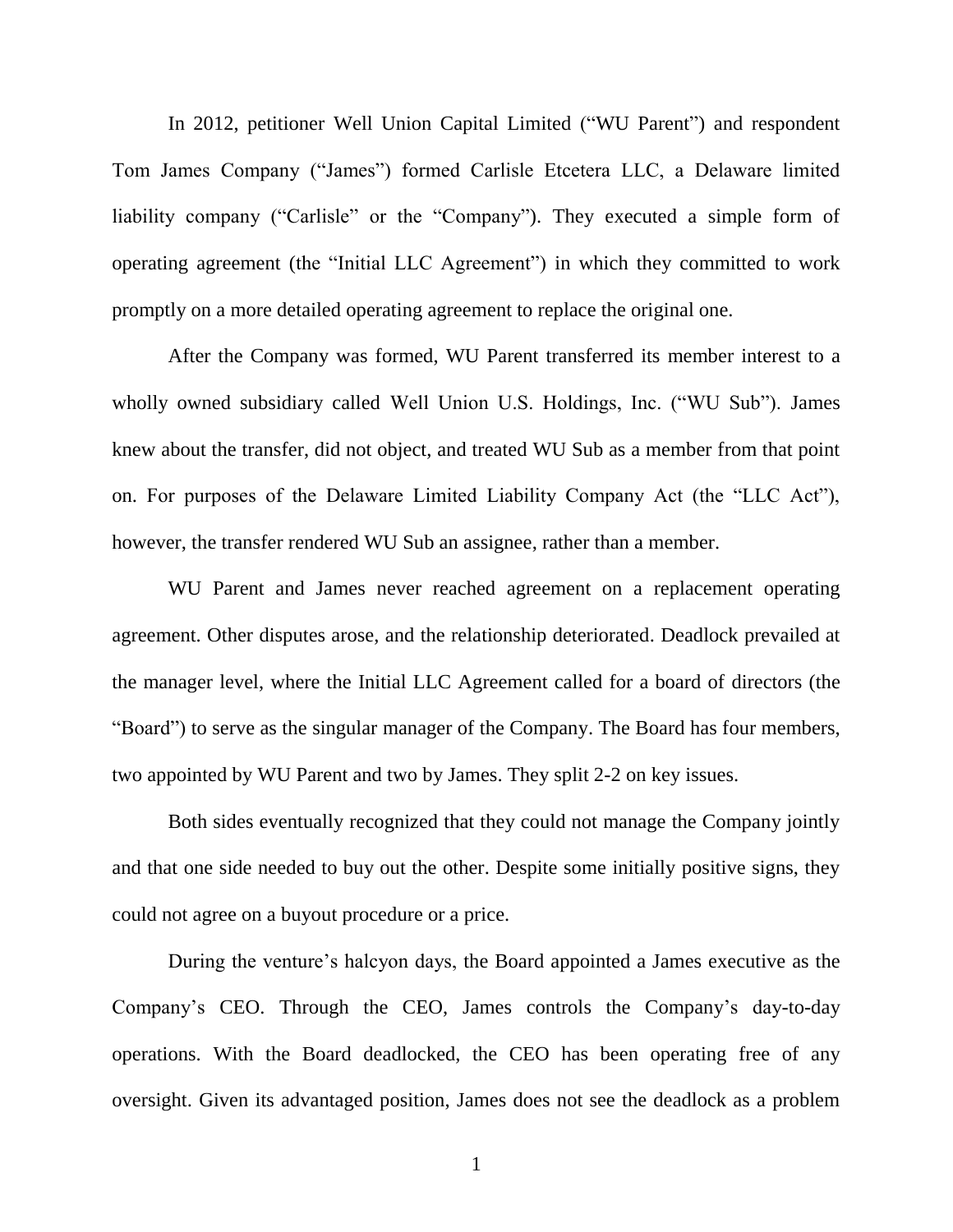and feels no urgency to alleviate it. During negotiations over the buyout, James sought to use its privileged position to extract concessions from WU Sub.

WU Sub turned to this court for assistance. It filed this action, in which it petitioned to dissolve the Company. James moved to dismiss on the grounds that WU Sub is an assignee, not a member, and that an assignee lacks standing to petition for statutory dissolution under Section 18-802 of the LLC Act. 6 *Del. C.* § 18-802. In an amended petition, WU Parent joined as a co-petitioner.

This decision holds that WU Parent and WU Sub lack standing to petition for statutory dissolution under Section 18-802. The motion is denied, however, because WU Sub has standing to seek dissolution in equity.

## **I. FACTUAL BACKGROUND**

The facts for purposes of the motion to dismiss are drawn from the allegations of the verified amended petition for dissolution, which is the currently operative pleading, as well as from the documents that it incorporates by reference. In the current procedural posture, the well-pled allegations of the petition are assumed to be true, and the petitioners receive the benefit of all reasonable inferences.

#### **A. The Formation Of The Company**

James describes itself as the world's largest manufacturer and retailer of custom clothing that uses a business model in which tailors come directly to customers' homes or offices. The Connaught Group, Ltd. ("Connaught") used a similar business model to sell women's clothing, but it filed for bankruptcy in 2012. Before the filing, James tried unsuccessfully to purchase Connaught to expand its own direct-sales operation.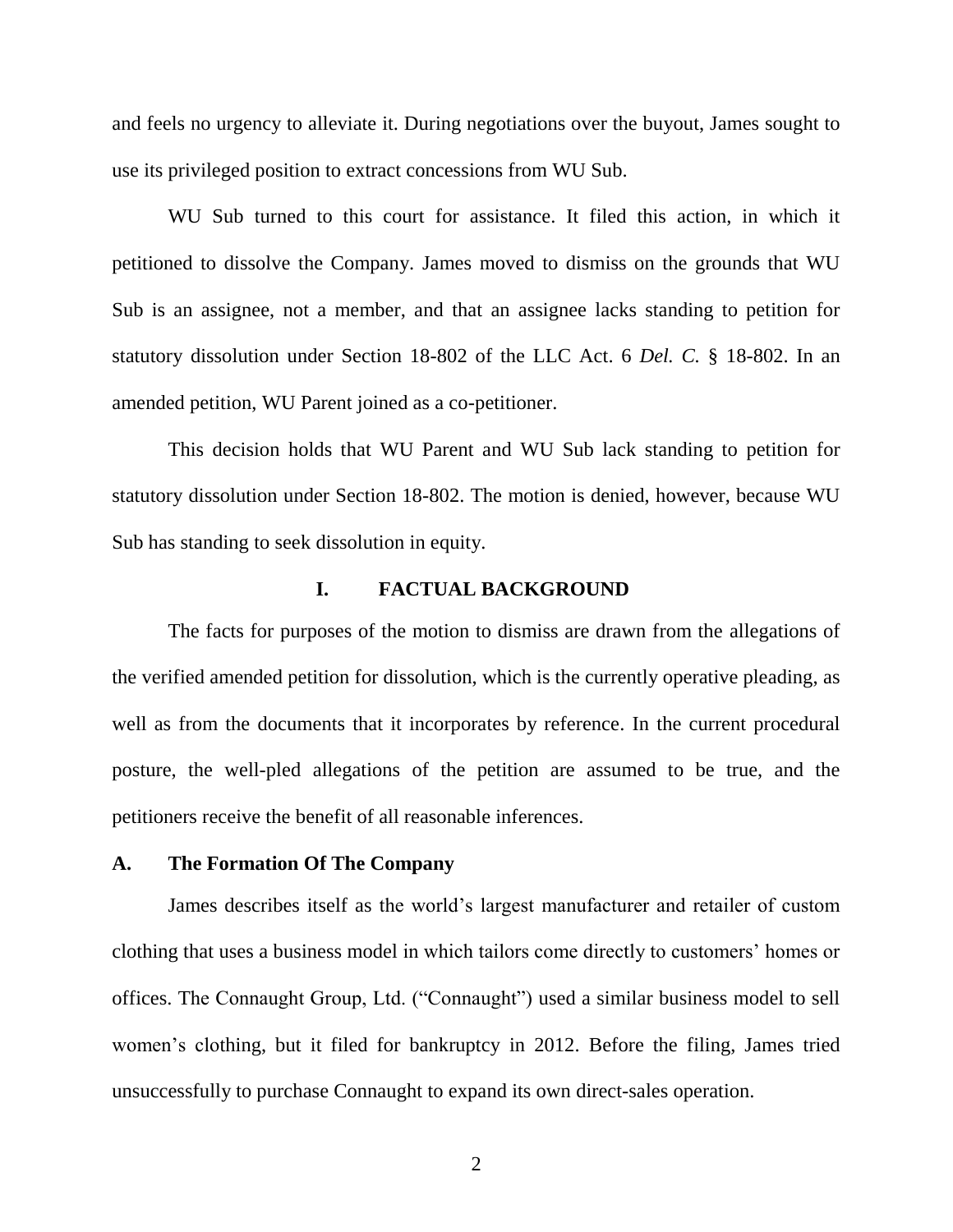The Royal Spirit Group ("Royal Spirit") is a premium apparel supplier headquartered in Hong Kong that serves luxury fashion brands and upscale retailers. Connaught was one of its customers, and Royal Spirit ranked as Connaught's largest trade creditor in bankruptcy. Royal Spirit attempted unsuccessfully to buy Connaught's assets from the estate to carry on its business.

Having failed in their separate acquisition bids, James and Royal Spirit decided to team up. They created the Company to "acquire  $\ldots$  [Connaught's assets]  $\ldots$  and operat[e] the Business." Initial LLC Agreement  $\P$  2.3(a). Royal Spirit formed WU Parent, a Hong Kong entity, as the vehicle through which it would participate in the joint venture. The Initial LLC Agreement recited that WU Parent and James each contributed \$10 million in capital to the Company in return for a 50% member interest. The purchase price for Connaught's assets turned out to be \$22.2 million, comprising \$20 million in cash plus forgiveness of certain claims by Royal Spirit against the bankruptcy estate. WU Parent and James actually contributed \$11.1 million each.

The Initial LLC Agreement established a manager-managed LLC in which the Board served as the sole manager of the Company. The Initial LLC Agreement assigned to the Board the "exclusive responsibility and authority for the conduct of the Company's business, except to the extent that certain matters may be expressly reserved by law or this Agreement to the Members." *Id.*  $\parallel$  4.1(c). It further specified that the Board possessed "overall authority and responsibility for the conduct of the business and affairs of the Company," including "without limitation, all matters that may be granted or delegated to a 'manager' or to a member under the Act." *Id.*  $\P$  4.1(a).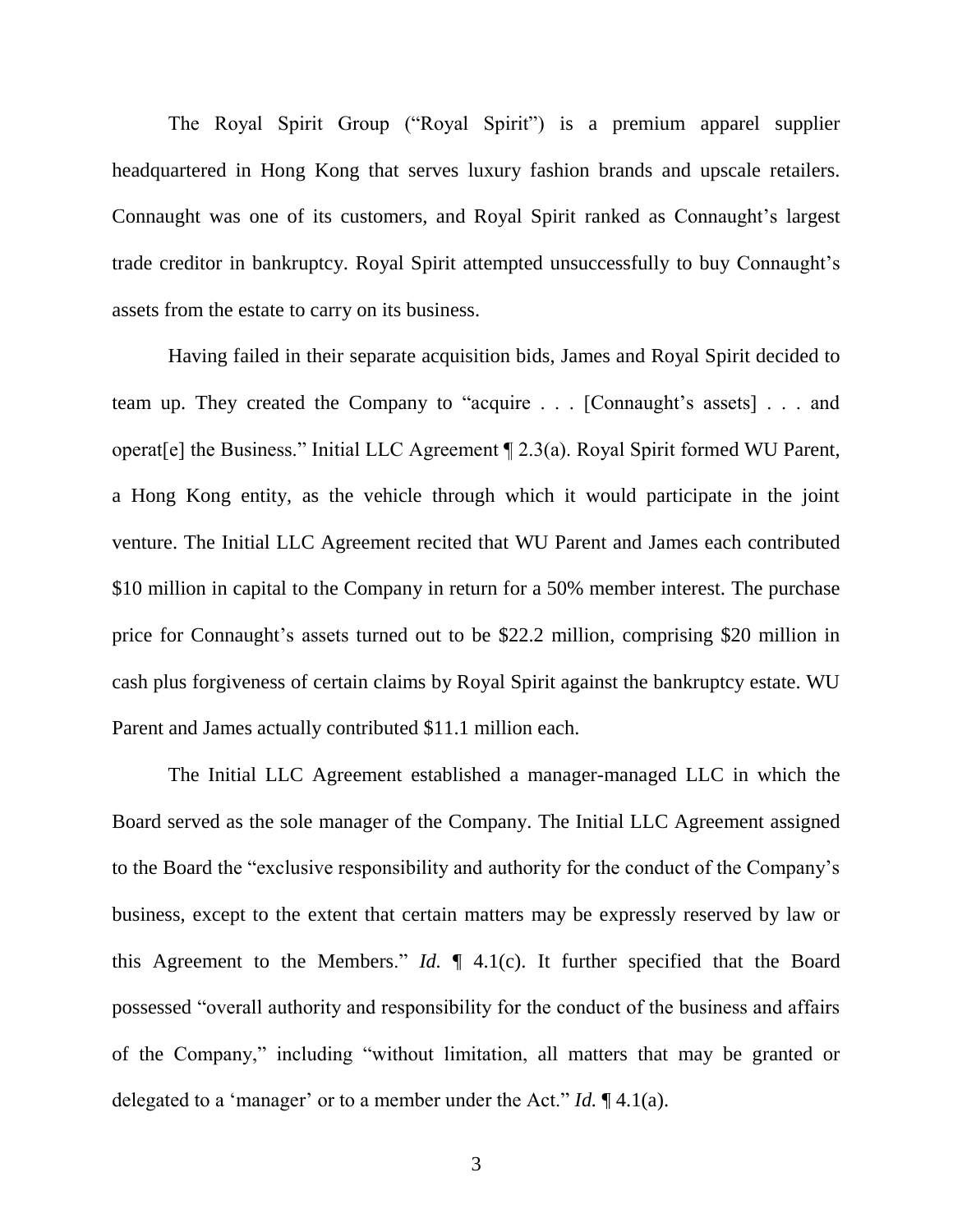The Initial LLC Agreement created a Board with four members. WU Parent and James each received the right to appoint two members. *Id.* ¶ 4.1(b). All Board decisions require "unanimous approval." *Id.* [4.1(d).

WU Parent appointed Thomas Hebestreit and Sze Sum Chu as its designees. *Id.* ¶ 4.1(b). James appointed Sergio Casalena and James Brubaker as its designees. *Id.*  Casalena is currently CEO of James; Brubaker was the CFO of James. The Initial LLC Agreement designated Brubaker as CEO of the Company. *Id.* ¶ 4.2(b).

#### **B. WU Parent Transfers Its Interest To WU Sub.**

In early 2012, Royal Spirit analyzed whether, for tax purposes, it should hold its member interest in the Company through a United States-domiciled entity. After exploring the issue internally, Royal Spirit communicated with James about its plan to hold its interest in the Company through a wholly owned subsidiary. Among other communications, James received an email from a Royal Spirit employee dated May 10, 2012, that attached a memorandum analyzing the relevant tax issues. The memorandum contemplated WU Parent forming a wholly owned subsidiary that would act as a "blocker" entity for tax purposes. In response, the Company's CEO, Brubaker, informed Royal Spirit that he had read the memorandum and knew that the "US blocker" corporation"—WU Sub—was "already established." From that point on, the Company identified WU Sub as the holder of a 50% member interest in its tax filings. The Company's accountants identified WU Sub as "an equal member of the Company."

During this period, the parties worked on a more detailed LLC agreement (the "Proposed LLC Agreement"). The draft notably referred to WU Sub, not WU Parent, as a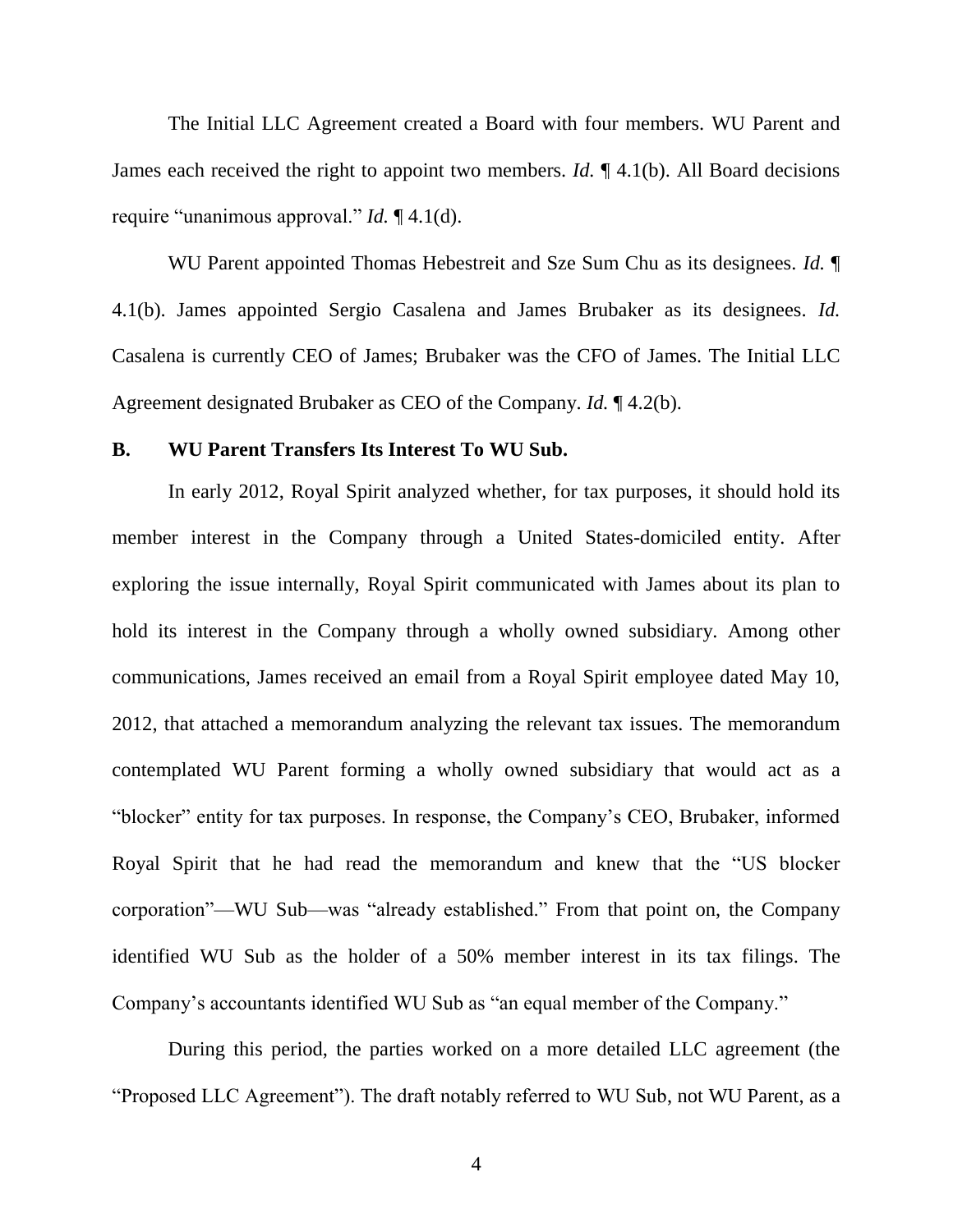member of the Company. The draft contemplated that if an initial member transferred its membership interest to a wholly owned affiliate, then the affiliate would be admitted automatically as a member. The parties did not finalize the Proposed LLC Agreement because their relationship seemed amicable, and business matters took precedence.

## **C. The Relationship Sours.**

Disputes initially arose over additional tax planning measures that Royal Spirit advocated. Among other ideas, Royal Spirit suggested transferring the Company's intellectual property to an offshore entity. James agreed at first, then reconsidered.

By 2013, Royal Spirit became concerned that the Company was not performing as anticipated. Royal Spirit proposed hiring a creative director. James disagreed.

In early 2014, Royal Spirit sought to call a Board meeting to consider removing Brubaker as CEO. In a lengthy response, Casalena took the position that neither side had the votes to call a meeting unilaterally. He expressed James' firm opposition to removing Brubaker, hiring a creative director, and transferring the Company's intellectual property to an offshore entity. Casalena asked that Hebestreit and other Royal Spirit representatives stop contacting Brubaker outside of quarterly Board meetings.

Casalena followed up with a letter dated February 10, 2014. His letter made clear that James no longer wished to continue with the parties' joint venture:

[W]e have also concluded that we do not want to continue in business with you. Your approach to giving advice is unhelpful and often offensive . . . . [T]here is a proper way to discuss differences of opinion and we are not seeing this from you.

It seems to be a waste of your time and our time to continue to try to persuade each other of our respective points of view regarding the

5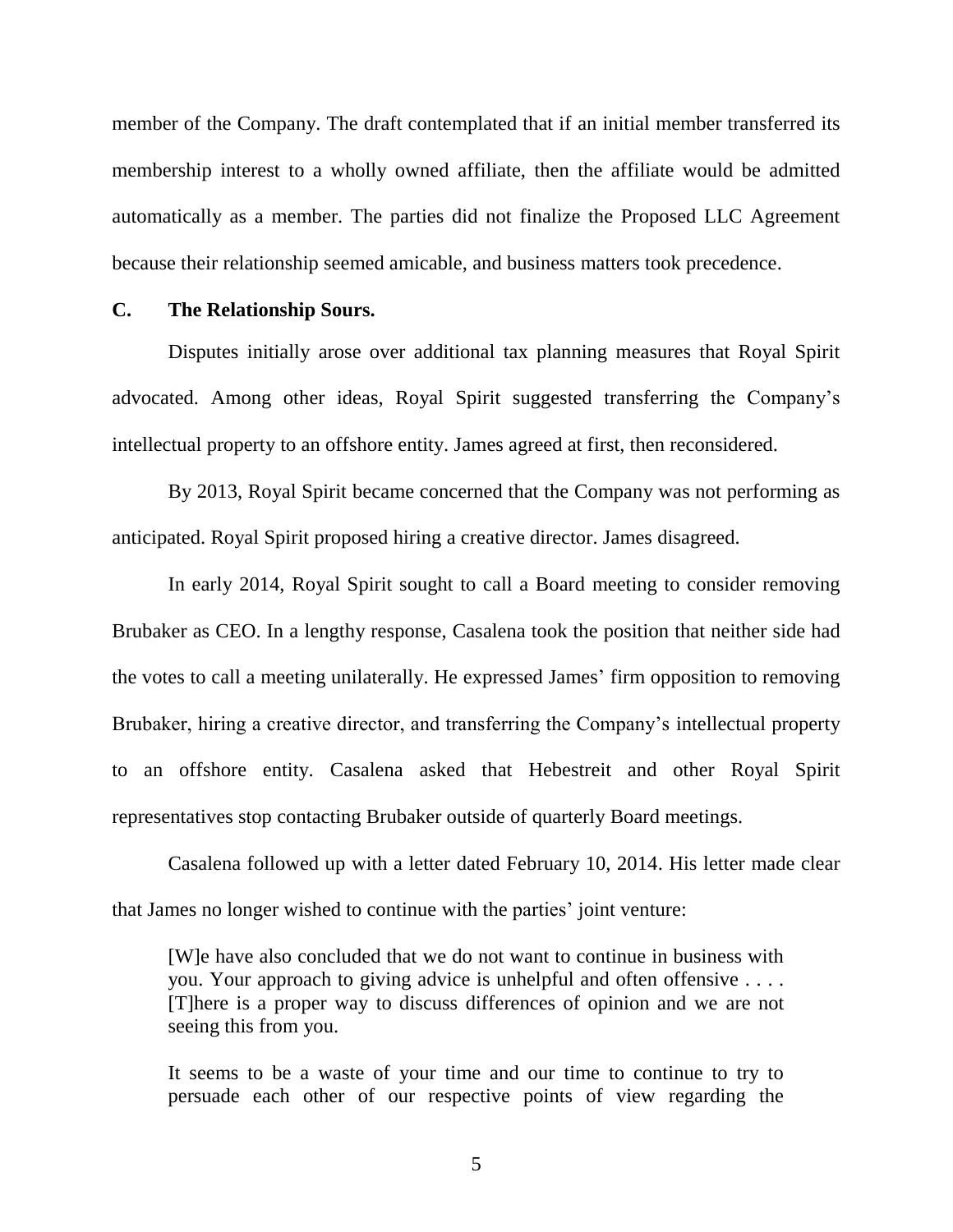management of the company. If we continue in this way, our mutual investment will be damaged.

Therefore we think that the only sensible course is for one or the other of us to own the company and run it as they see fit.

At December 31, 2013, the book value of Carlisle Etcetera is \$23,024,741. Tom James is willing to sell its 50% share to Royal Spirit for its half of the book value, \$11,512,371, paid in cash within thirty days. If Royal Spirit is unwilling to buy out Tom James' share, Tom James is willing to buy out Royal Spirit's share at the same price under the same terms.

In an e-mail exchange on May 14, a Royal Spirit representative proposed a more nuanced buyout process, which Brubaker approved.

By May 28, 2014, the parties were drafting an interest purchase agreement to use in connection with a buyout. That document referred to WU Sub as a member of the Company, not WU Parent.

By letter dated July 2, 2014, Royal Spirit informed James that it wished to purchase James' interest in the Company. Discussions quickly stalled. During the negotiations, James told Royal Spirit pointedly that if a deal could not be worked out, Royal Spirit was stuck because James could perpetuate the deadlock and continue operating the Company as it wished.

## **D. This Litigation**

On October 24, 2014, WU Sub filed a petition seeking judicial dissolution of the Company because of deadlock at the member and manager levels. The petition named the Company and James as respondents. On November 7, James moved to dismiss on the ground that WU Sub lacked standing to seek a judicial dissolution under Section 18-802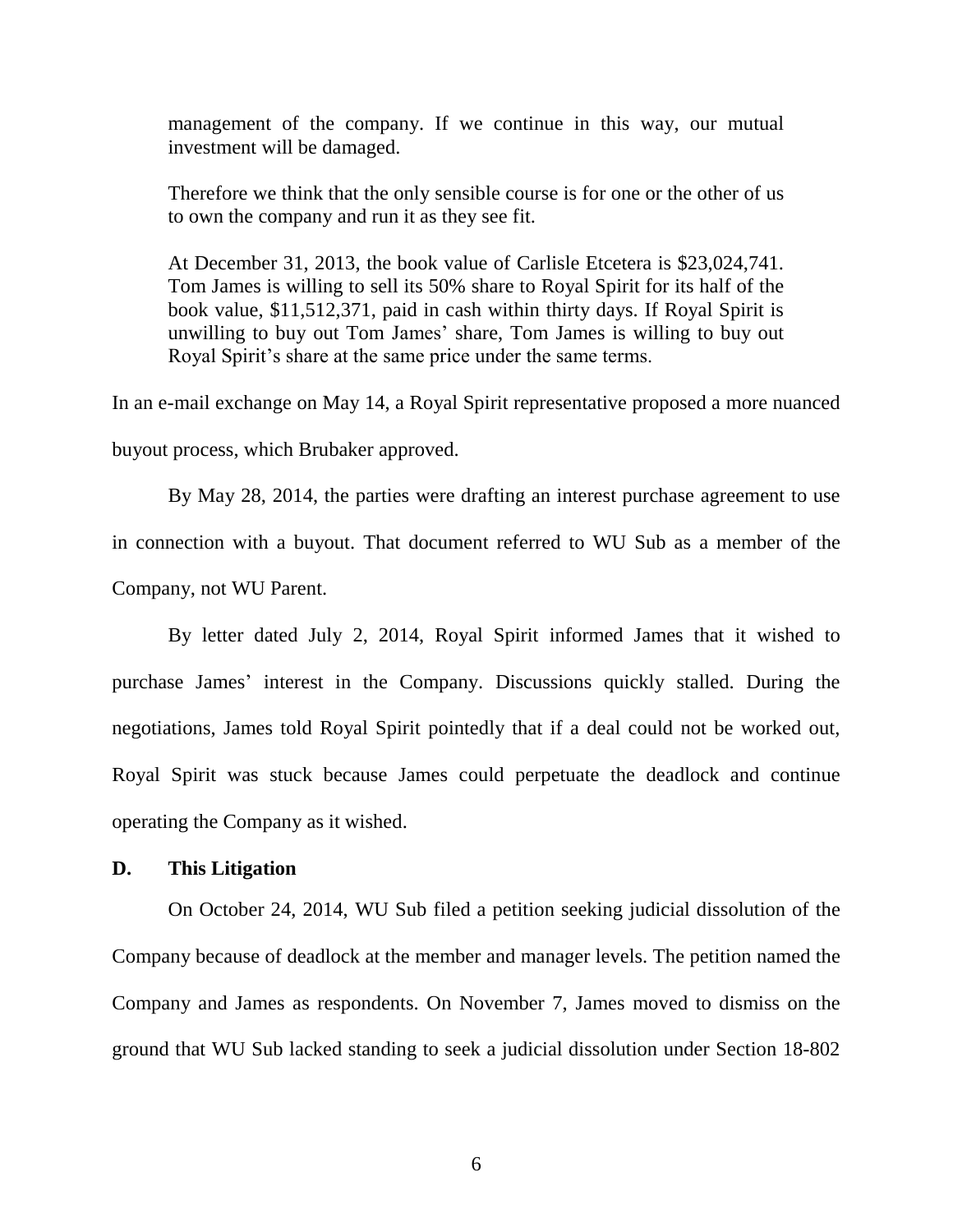of the LLC Act. WU Sub filed an amended petition on November 13 that added WU Parent as a co-petitioner. James renewed its motion to dismiss.

## **II. LEGAL ANALYSIS**

James has moved to dismiss the petition pursuant to Rule 12(b)(6) for failure to state a claim on which relief can be granted. In a Delaware state court, the pleading standards under Rule 12(b)(6) "are minimal." *Cent. Mortg. Co. v. Morgan Stanley Mortg. Capital Hldgs. LLC*, 27 A.3d 531, 536 (Del. 2011).

When considering a defendant's motion to dismiss, a trial court should accept all well-pleaded factual allegations in the Complaint as true, accept even vague allegations in the Complaint as "well-pleaded" if they provide the defendant notice of the claim, draw all reasonable inferences in favor of the plaintiff, and deny the motion unless the plaintiff could not recover under any reasonably conceivable set of circumstances susceptible of proof.

*Id.* The operative test in a Delaware state court thus is one of "reasonable conceivability."

*Id.* This standard asks whether there is a "possibility" of recovery. *Id.* at 537 n.13. The

test is more lenient than the federal "plausibility" pleading standard. *Id.* at 537.

James contends that WU Parent and WU Sub lack standing to seek dissolution because (i) Section 18-802 of the LLC Act only permits members and managers to seek dissolution, (ii) neither WU Parent nor WU Sub is a member or manager, and (iii) Section 18-802 is the exclusive extra-contractual method of dissolving an LLC. In my view, James is right on the first two points but wrong on the third.

## **A. Statutory Standing To Seek Dissolution Under Section 18-802**

Section 18-802 of the LLC Act addresses dissolution. It states that " $[0]$ n application by or for a member or manager the Court of Chancery may decree dissolution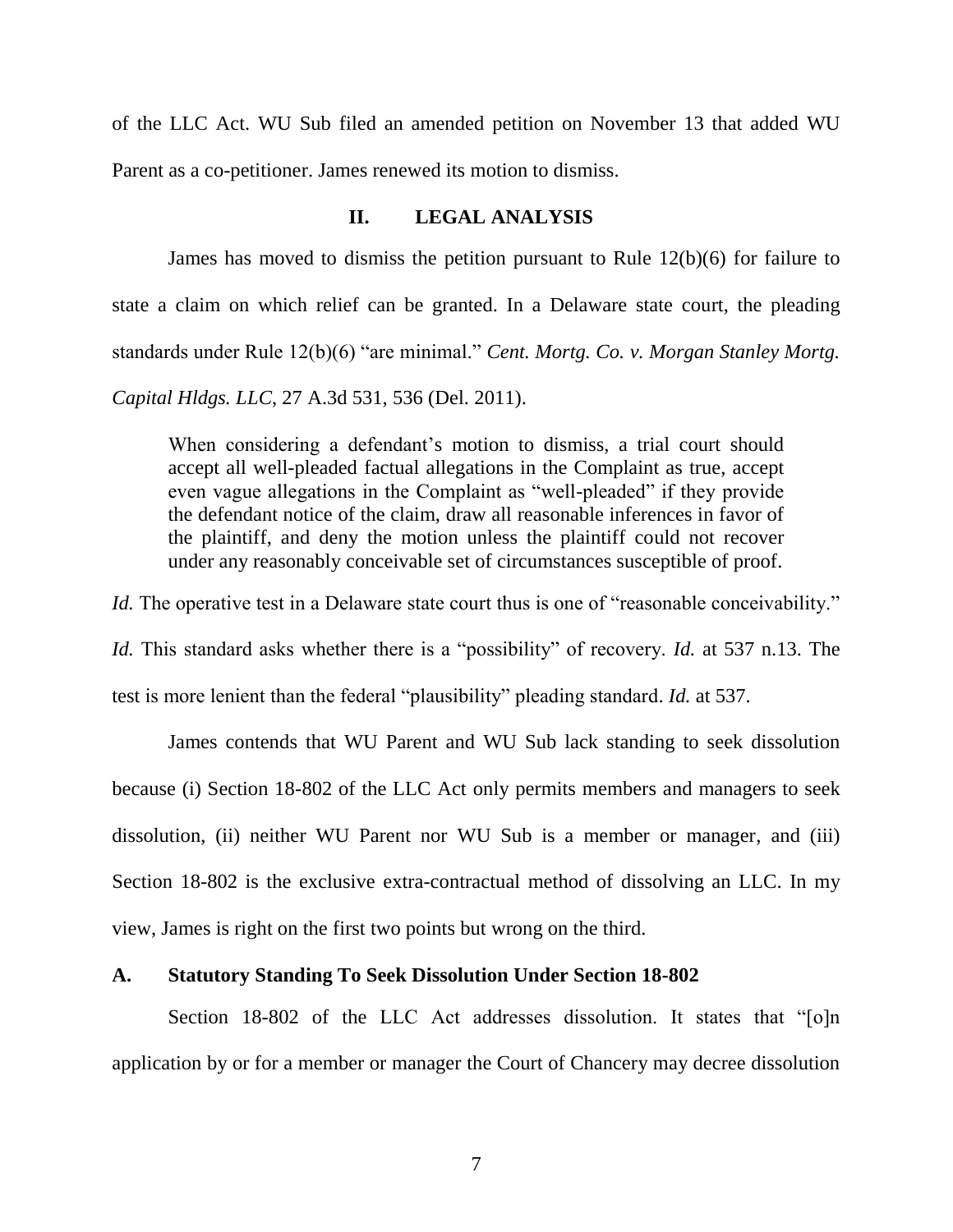of a limited liability company whenever it is not reasonably practicable to carry on the business in conformity with a limited liability company agreement." 6 *Del. C.* § 18-802. By its terms, this language limits the right to seek statutory dissolution under Section 18- 802 to members and managers of an LLC. As to this issue, James is correct.

## **B. WU Parent And WU Sub's Status As Members Or Managers**

To petition for statutory dissolution under Section 18-802, WU Parent and WU Sub must be members or managers of the Company. Neither claims to be a manager. The Initial LLC Agreement makes clear that the Board, acting collectively, is the manager of the Company. WU Parent and WU Sub do claim to be members.

Taking the allegations of the petition as true, WU Parent cannot be a member. WU Parent was a member of the Company, but it assigned its interest to WU Sub. Under Section 18-702(a) of the LLC Act, "[a] limited liability company interest is assignable in whole or in part except as provided in a limited liability company agreement." *Id.* § 18-702(a). The Initial LLC Agreement was silent about assignability, so the interest was freely assignable.

WU Parent lost its status as a member of the Company when it assigned all of its interest in the Company to WU Sub. Under Section  $702(b)(3)$  of the LLC Act, "[u]nless otherwise provided in a limited liability company agreement: . . . (3) [a] member ceases to be a member and to have the power to exercise any rights or powers of a member upon assignment of all of the member's limited liability company interest." *Id.*  $\S$  18-702(b)(3). By operation of law, once WU Parent assigned its interest in the Company to WU Sub, WU Parent "cease[d] to be a member" and could no longer exercise a member's right to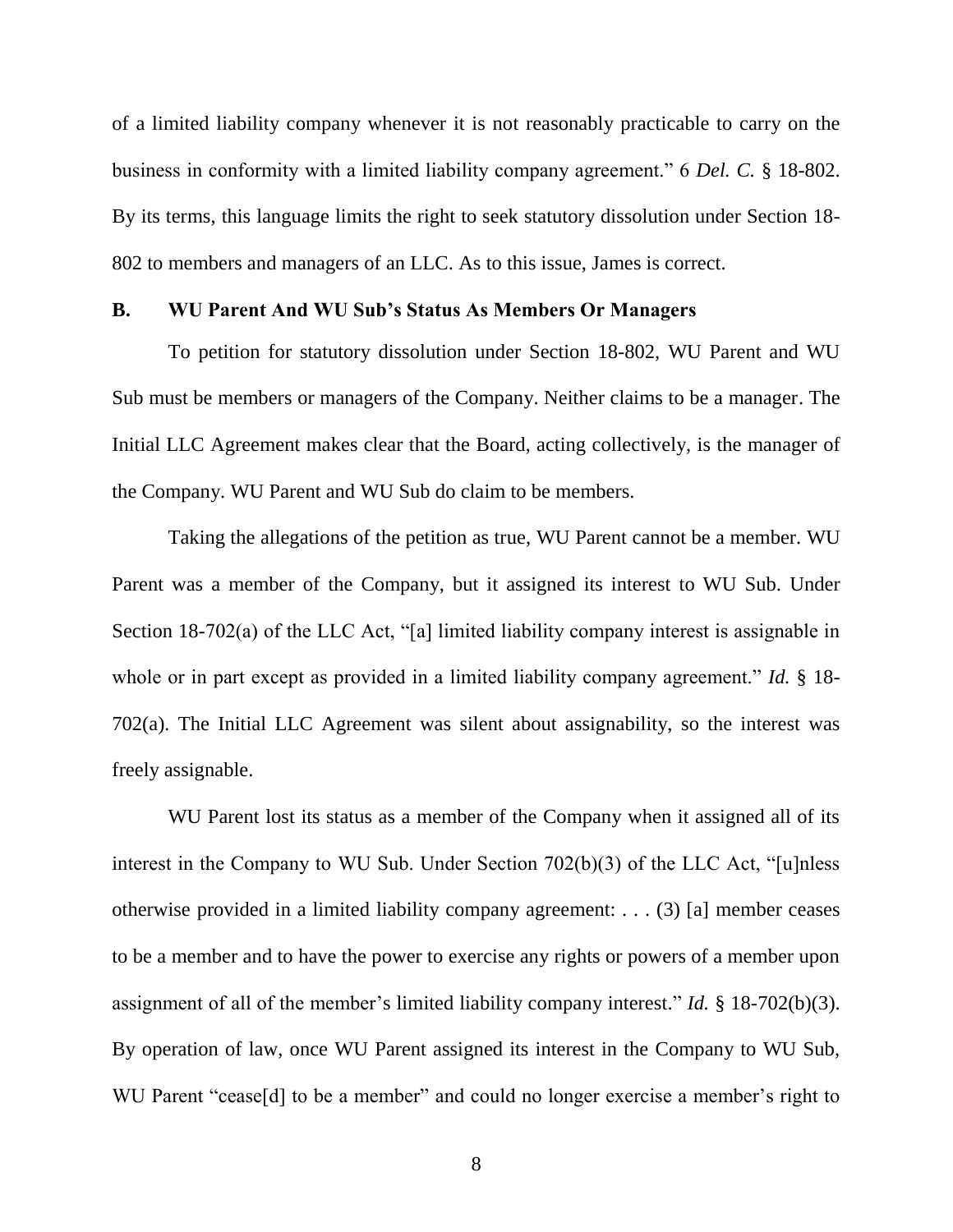seek statutory dissolution. *See Eureka VIII LLC v. Niagara Falls Hldgs. LLC*, 899 A.2d 95, 114 (Del. Ch. 2006) (Strine, V.C.) (noting that an assignment "typically results in the statutory divestiture of a membership interest"). Under the facts as pled, WU Parent cannot petition for statutory dissolution.

The analysis for WU Sub is more complex. As an initial matter, James is correct that WU Sub did not automatically become a member by receiving WU Parent's interest. Under Section  $18-702(b)(1)$  of the LLC Act, "[u]nless otherwise provided in a limited liability company agreement: . . . (1) [a]n assignment of a limited liability company interest does not entitle the assignee to become . . . a member." 6 *Del. C.*  $\S$  18-702(b)(1). The Initial LLC Agreement did not provide otherwise, so under the facts as pled, the transfer of WU Parent's interest made WU Sub an assignee, not a member.

By default under the LLC Act, only a member can petition for statutory dissolution, not an assignee. Section 18-702(b)(1) reinforces this reading by stating that "[u]nless otherwise provided in a limited liability company agreement: . . . (1)  $\lceil a \rceil n$ assignment of a limited liability company interest does not entitle the assignee . . . to exercise any rights or powers of a member." *Id.*  $\frac{1}{2}$  18-702(b)(1). Section 18-702(a) similarly provides that

the assignee of a member's limited liability company interest shall have no right to participate in the management of the business and affairs of a limited liability company except as provided in a limited liability company agreement or, unless otherwise provided in the limited liability company agreement, upon the affirmative vote or written consent of all of the members of the limited liability company.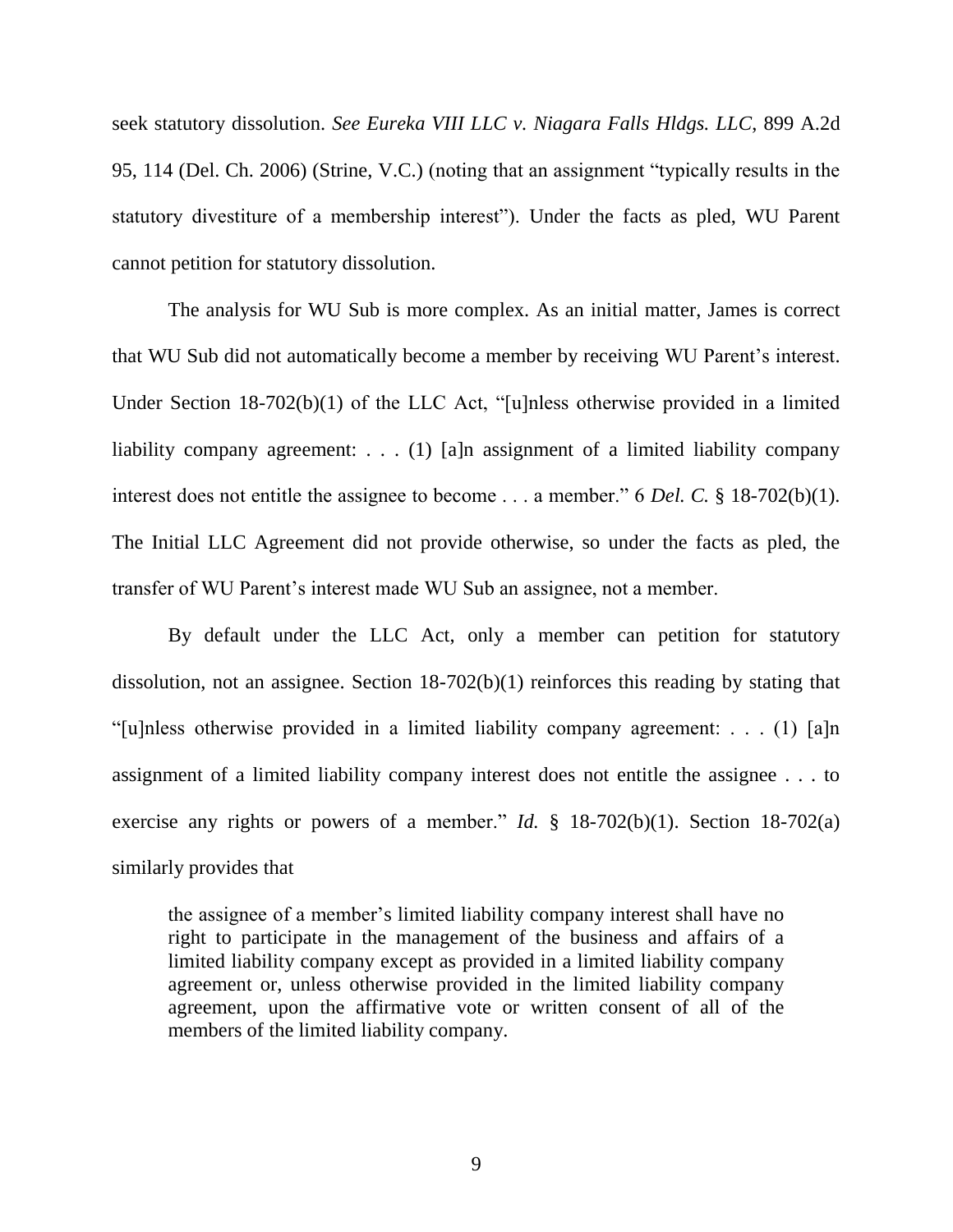*Id.* § 18-702(a). The Initial LLC Agreement did not give assignees the right to seek statutory dissolution. Without more, therefore, WU Sub cannot claim to be a member or exercise the rights of a member, so WU Sub cannot seek statutory dissolution.

But there is more. The petition alleges that WU Sub became a *de facto* member by consent of the parties. Citing Section 18-301(b)(1) of the LLC Act, WU Sub argues that it became a member under the LLC Act once its status as a member was "reflected in the records of the limited liability company." *Id.* § 18-301(b)(1). WU Sub further argues that the tax forms and draft agreements that identified WU Sub as a member were "records of the [Company]." In my view, WU Sub jumps too hastily to this aspect of Section 18-301.

Several sections of the LLC Act bear on the admission of WU Sub as a member. Section 18-101(11) states that the term "'[m]ember' means a person who is admitted to a limited liability company as a member as provided in § 18-301 of this title." *Id.* § 18-101(11). Section 18-301, entitled "Admission of members," addresses a variety of contexts in which persons may become members. Subsection 18-301(b) states:

After the formation of a limited liability company, a person is admitted as a member of the limited liability company:

. . .

(2) In the case of an assignee of a limited liability company interest, as provided in § 18-704(a) of this title and at the time provided in and upon compliance with the limited liability company agreement or, if the limited liability company agreement does not so provide, when any such person's permitted admission is reflected in the records of the limited liability company.

*Id.* § 18-301(b)(2).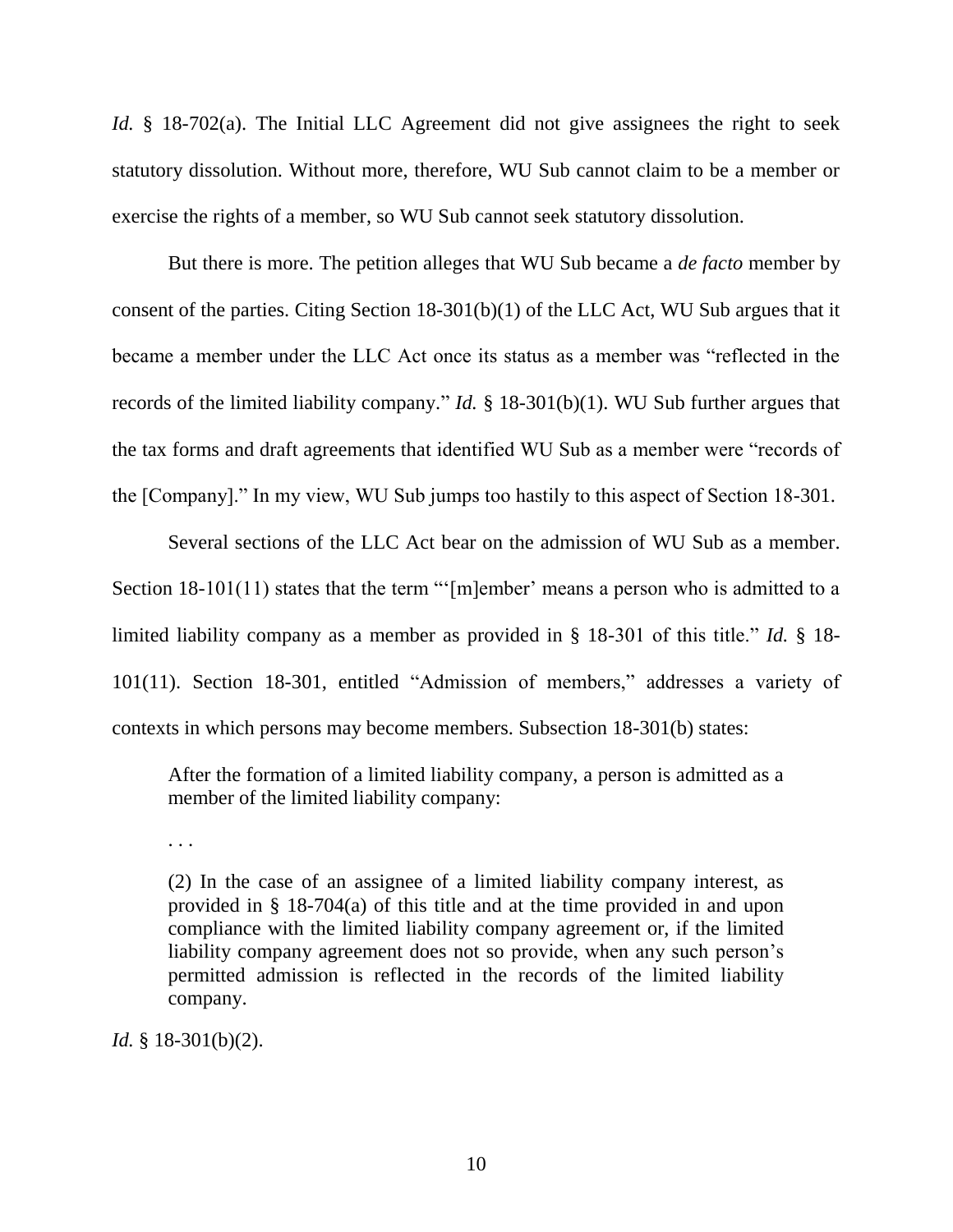Through this language, Section 18-301(b) distinguishes between (i) the act of admitting an assignee as a member and (ii) the point when the admission becomes effective. First, the assignee must be admitted "as provided in  $\S$  18-704(a)." Once this has happened, the admission takes effect "at the time provided on and upon compliance with the limited liability company agreement." The subsection continues with an additional clause that addresses the point when the admission becomes effective if the operating agreement is silent, explaining that in that event, the admission becomes effective "when any such person's permitted admission is reflected in the records of the limited liability company." The phrase "permitted admission" relates back to the first step of the process—admission "as provided in  $\S$  18-704(a)"—which indicates that an assignee cannot establish membership simply by pointing to "records of the limited liability company." There must have been a "permitted admission."

The statutory path finishes with Section 18-704(a), which identifies two possibilities for a "permitted admission."

An assignee of a limited liability company interest may become a member:

(1) As provided in the limited liability company agreement; or

(2) Unless otherwise provided in the limited liability company agreement, upon the affirmative vote or written consent of all of the members of the limited liability company.

6 *Del. C.* § 18-704(a).

The Initial LLC Agreement was silent on the admission of an assignee as a member. Under Section 18-704(a), WU Sub's only route to a "permitted admission" was "upon the affirmative vote or written consent of all of the members of the limited liability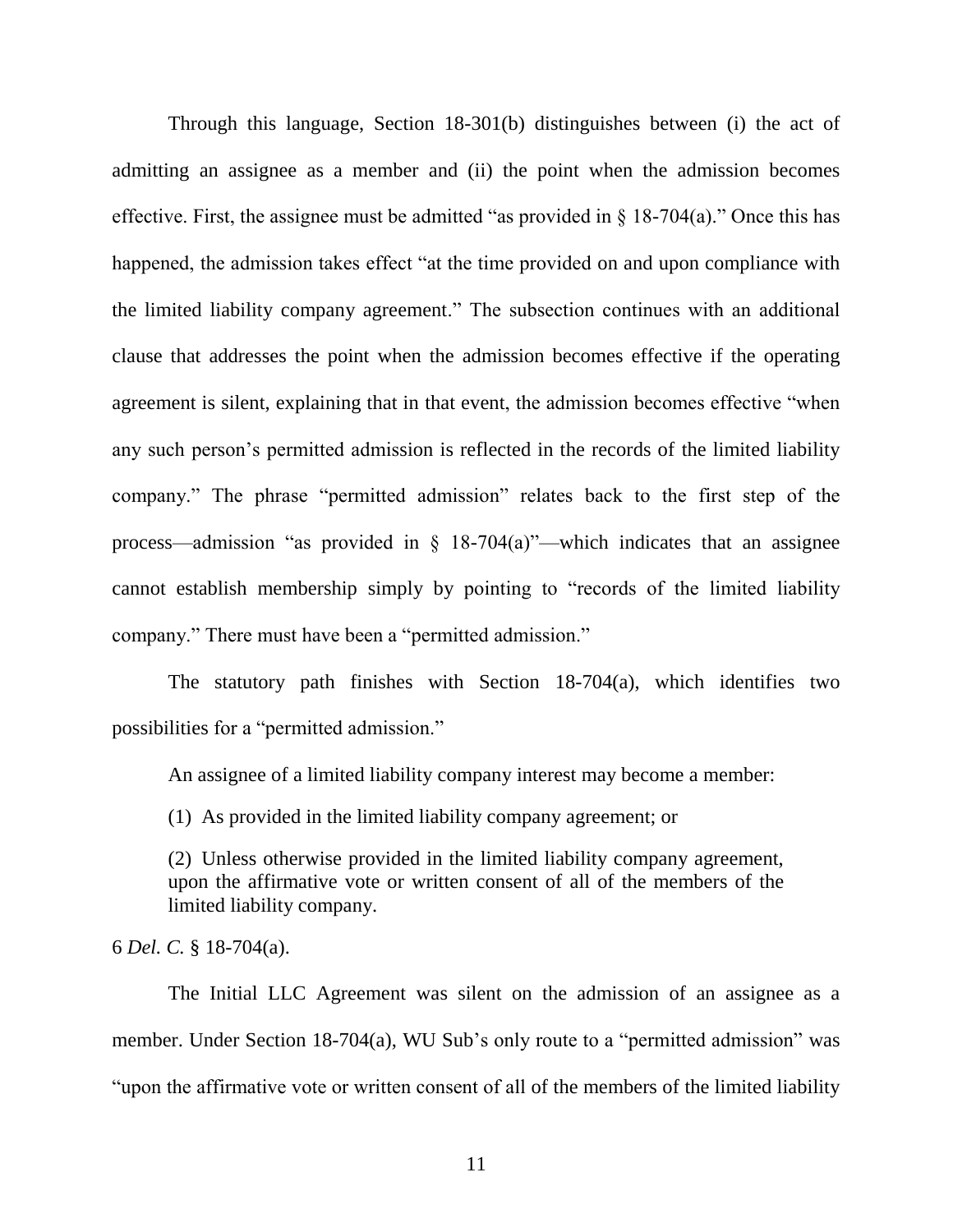company." If that happened, then the "permitted admission" would become effective once WU Sub's admission was "reflected in the records of the limited liability company."

In my view, the reference in Section  $18-704(a)$  to an "affirmative vote or written consent" means the type of formal action of members contemplated by Section 18-302 of the LLC Act, which addresses voting rights. Section 18-302(c) contemplates that action by members will take place at meetings and explains that

[a] limited liability company agreement may set forth provisions relating to notice of the time, place or purpose of any meeting at which any matter is to be voted on by any members, waiver of any such notice, . . . quorum requirements, voting in person or by proxy, or any other matter with respect to the exercise of any such right to vote.

*Id.* § 18-302(c). Section 18-302(d) contemplates the alternative of members taking action

by written consent without a meeting.

Unless otherwise provided in a limited liability company agreement, on any matter that is to be voted on, consented to or approved by members, the members may take such action without a meeting, without prior notice and without a vote if consented to, in writing or by electronic transmission, by members having not less than the minimum number of votes that would be necessary to authorize or take such action at a meeting at which all members entitled to vote thereon were present and voted.

*Id.* § 18-302(d). The correspondence between these two methods of action and the

language of Section 18-704 leads me to conclude that the latter provision contemplates

member action taking one of those forms. The phrase "affirmative vote or written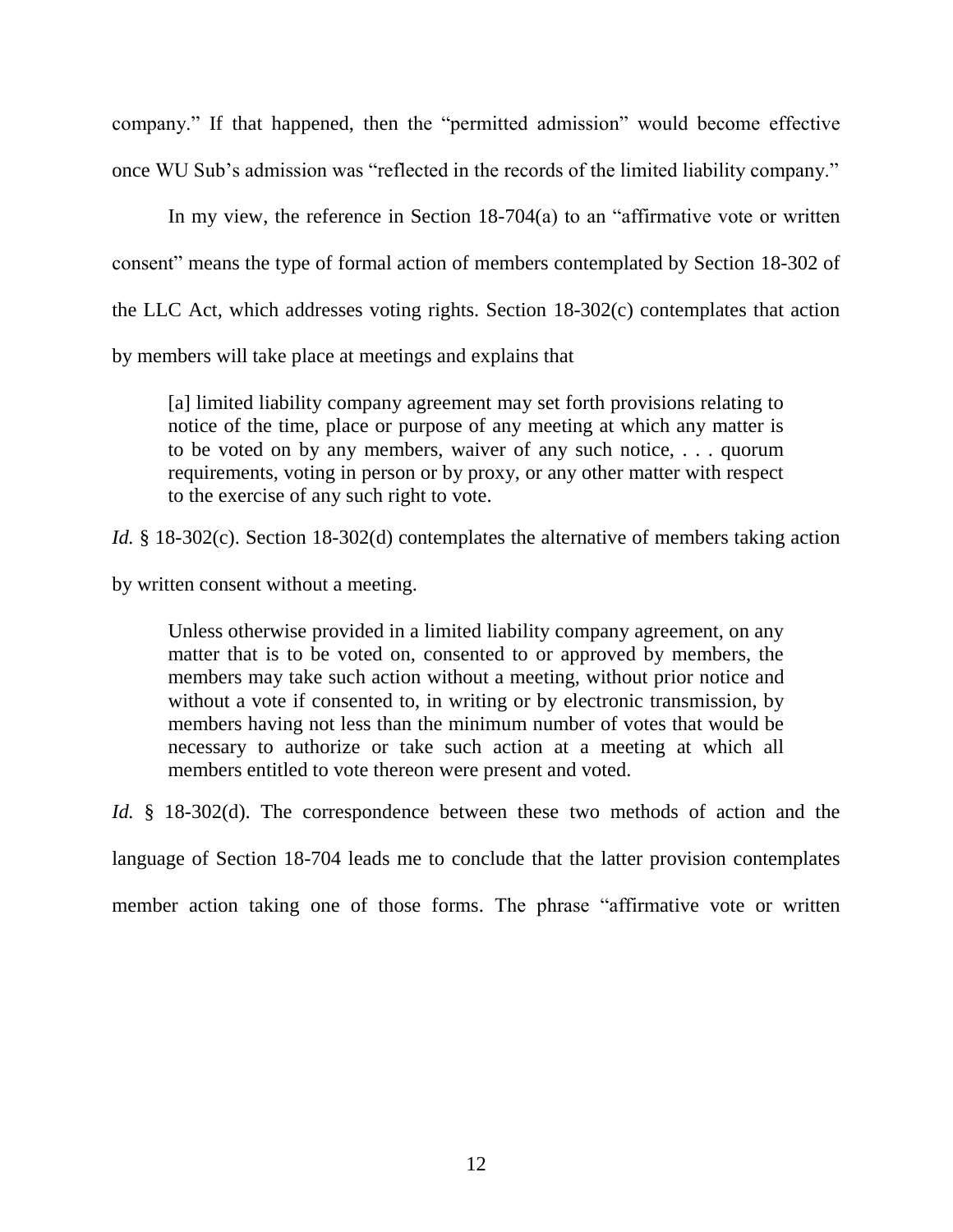consent" appears rarely in the LLC Act, and other appearances involve similar occasions for formal member action.<sup>1</sup>

The need for formal member action comports with the policies underlying this aspect of the statutory regime. As Chief Justice Strine observed, writing as a Vice Chancellor, "[t]here are likely two motivations for the statutory default rules in  $\S$ § 18– 702, 18–704(a), and 18–301 concerning the assignment of a limited liability company interest and the assignee's possible (and subsequent) admission as a member of the LLC.‖ *Achaian, Inc. v. Leemon Family LLC*, 25 A.3d 800, 804 n.14 (Del. Ch. 2011). The first was tax-related and is now outdated. The imposition of statutory limitations on the free alienability of LLC member interests formed a critical part of early attempts "to create an entity that, as a matter of tax law, is classified as a partnership with each owner treated as a partner, but whose owners are shielded by state law from automatic personal liability," an effort since rendered superfluous by the Treasury Department's adoption of

 $\overline{a}$ 

<sup>&</sup>lt;sup>1</sup> See, e.g., 6 Del. C. § 18-215 (contemplating termination of a series in a series LLC "upon the affirmative vote or written consent of the members of the limited liability company associated with such series"); *id.* § 18-801 (contemplating dissolution "upon the affirmative vote or written consent of the members of the limited liability company"); *id.* § 18-806 (contemplating revocation of dissolution by "affirmative vote or written consent"). Other sections of the LLC Act use the term "written consent" to denote formal company action having legal significance. *See id.* § 18-102(3) (permitting domestic limited liability company to use name similar to that of another entity with permission of other entity in the form of a "written consent" filed with the Delaware Secretary of State); *id.* § 18-304 (identifying circumstances in which a person ceases to be a member "unless" otherwise provided in a limited liability company agreement, or with the written consent of all members"); *id.* § 18-904 (permitting foreign limited liability company to use name similar to that of another entity with permission of other entity in the form of a "written" consent" filed with the Delaware Secretary of State).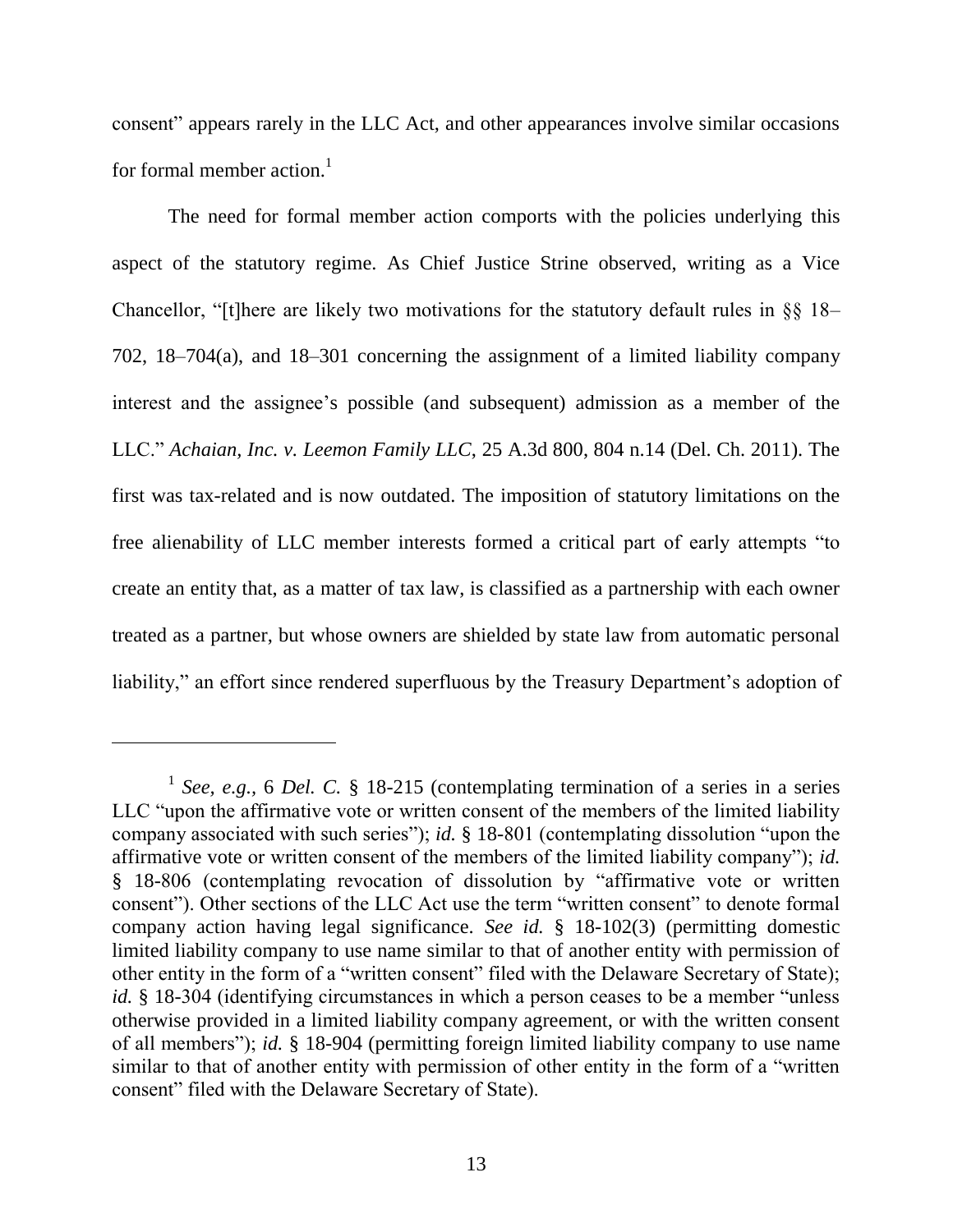the "check-the-box" tax classification regime. Daniel S. Kleinberger, *Two Decades of "Alternative Entities": From Tax Rationalization Through Alphabet Soup To Contract As Deity*, 14 Fordham J. Corp. & Fin. L. 445, 447-54 (2009). When the LLC Act was drafted, however, the tax implications were significant, so it is logical that the LLC Act would require formal member action to admit an assignee.

―The second reason for the default rules in the [LLC] Act regarding the transferability of [member] interests may rest on the notion that one generally is entitled to select his own business associates in a closely held enterprise, like an LLC.‖ *Achaian,*  25 A.3d at 804 n.14. "The policy that underlies  $\S$  18–702(b)(3) is that 'it is far more tolerable to have to suffer a new passive co-investor one did not choose than to endure a new co-manager without consent." *Eureka VIII LLC*, 899 A.2d at 115 (quoting *Milford Power Co., LLC v. PDC Milford Power, LLC*, 866 A.2d 738, 760 (Del. Ch. 2004)). It makes sense that the LLC Act would require formal member action to accept a new business partner, rather than contemplating *de facto* membership or the constructive admission of assignees.

In this case, the Company only had two members. Once WU Parent transferred its member interest and WU Sub became an assignee, James was the sole remaining member and controlled the vote on WU Sub's admission. The petition does not plead any formal action by which James voted or acted by written consent to admit WU Sub as a member. Assuming for purposes of analysis that the tax forms and draft agreements were "records" of the LLC for purposes of Section  $301(b)(1)$ , there was never a "permitted" admission" that could be reflected on those records.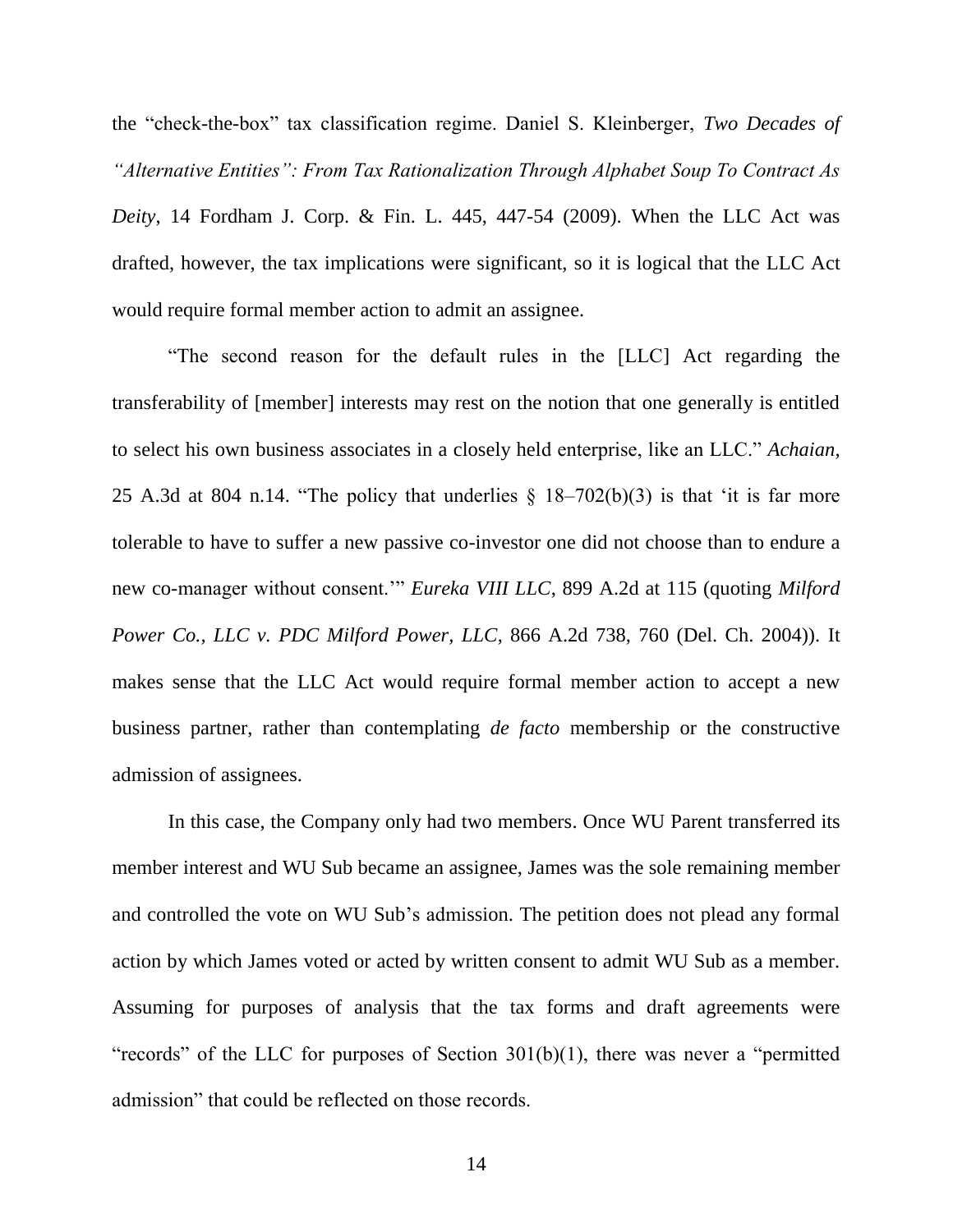Based on the allegations of the petition, James is correct that WU Sub is not a member who can seek statutory dissolution. Neither petitioner can.

## **C. Equitable Standing To Seek Dissolution**

 $\overline{a}$ 

James argues that because neither WU Parent nor WU Sub can seek statutory dissolution under Section 18-802, this case must be dismissed. In my view, James errs in contending that Section 18-802 is the exclusive extra-contractual means of obtaining dissolution of an LLC. Under the facts of this case, WU Sub has standing to seek dissolution in equity.

―[T]his Court, as a court of equity, has the power to order the dissolution of a solvent company and appoint a receiver to administer the winding up of those assets." *Weir v. JMACK, Inc.*, 2008 WL 4379592, at \*2 (Del. Ch. Sept. 23, 2008). Justice Story described the "power to dissolve the partnership during the term for which it is stipulated" as one of the "strongest cases to illustrate the beneficial operation of the jurisdiction" of a court of equity. 2 Joseph Story, *Commentaries on Equity Jurisprudence* § 915 (W.H. Lyon, Jr. ed., 14th ed. 1918) [hereinafter *Story*]. The implementation of a dissolution decree would require the appointment of a receiver, which is likewise an equitable remedy that forms part of this court's equitable powers.<sup>2</sup> Courts of equity have

<sup>2</sup> *See Brill v. Southerland*, 14 A.2d 408, 413 (Del. 1940) (recognizing the court's discretionary power to appoint a receiver); *Ross Hldg. & Mgmt. Co. v. Advance Realty Gp., LLC*, 2010 WL 3448227, at \*6 (Del. Ch. Sept. 2, 2010) (same); 2 *Story* § 914 ("[I]f necessary, a manager or receiver will be appointed to close the partnership business and make sale of the partnership property."); *see also* Ct. Ch. R. 148 (listing rules applicable to cases in which receivers are appointed "whether such receivers or trustees are appointed pursuant to a statute  $\ldots$  or pursuant to the inherent authority of the Court").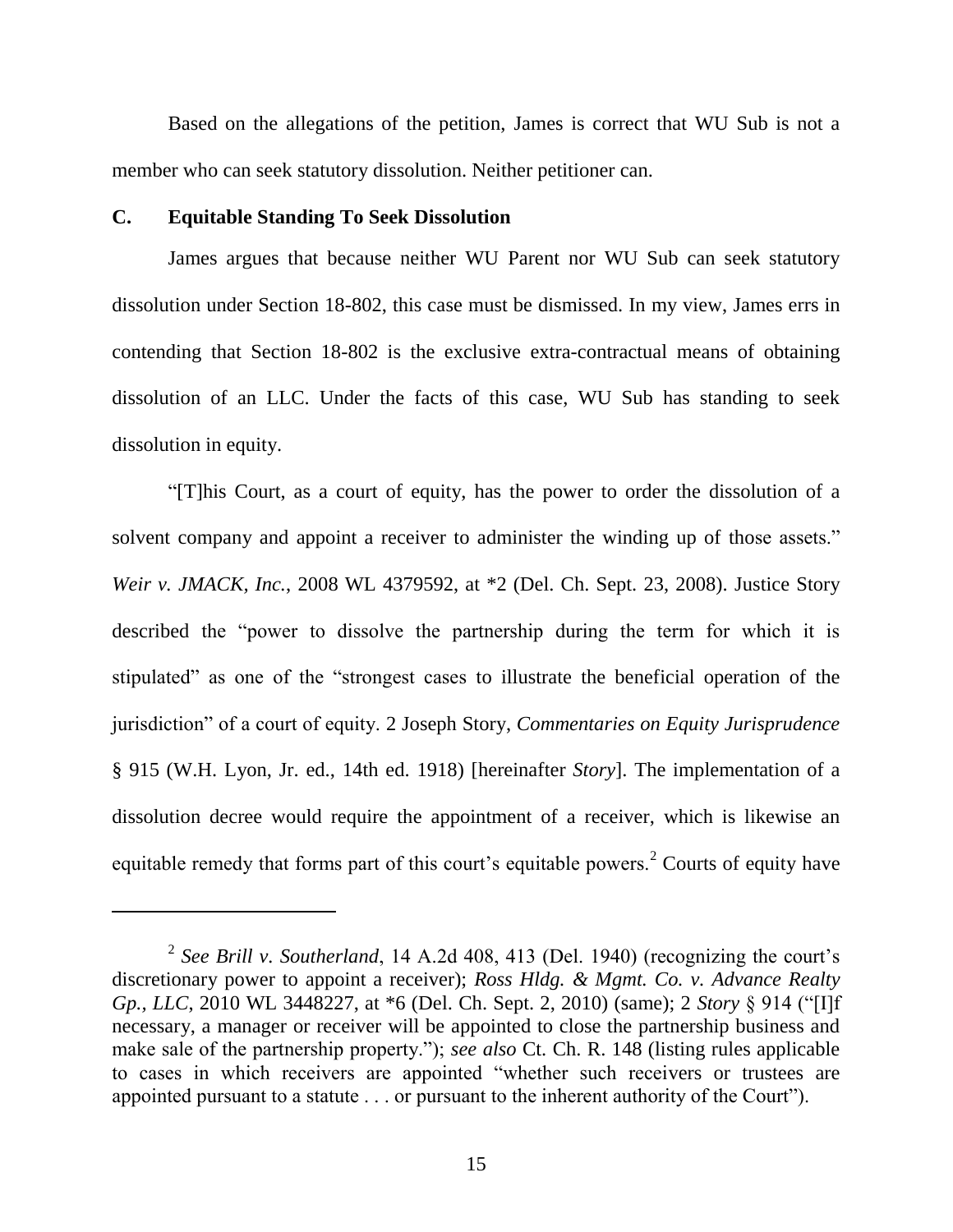long had the power to appoint receivers in cases "where the partners themselves are wholly unable to agree as to the management of the property and the settlement of the partnership affairs.‖ 4 John Norton Pomeroy, *Equity Jurisprudence* § 1333(1) (Spencer W. Symons ed., 5th ed. 1941) [hereinafter *Pomeroy*]. Justice Story viewed the appointment of a receiver favorably in suits for dissolution when "one [partner] has wrongfully excluded the other from participation" in the management of the business. 2 *Story* § 914 n.1.

For Section 18-802 to provide the exclusive method of dissolving an LLC, it would have to divest this court of a significant aspect of its traditional equitable jurisdiction. Section 18-802 does not state that it establishes an exclusive means to obtain dissolution, nor does it contain language overriding this court's equitable authority. To the contrary, the LLC Act elsewhere recognizes that equity backstops the LLC structure by providing generally that "the rules of law and equity" shall govern in "any case not provided for in this chapter." 6 *Del. C.* § 18-1104.

If Section 18-802 did purport to establish an exclusive means to obtain dissolution and override a significant portion of this court's traditional equitable jurisdiction, then the validity of that aspect of the provision would raise serious constitutional questions. Article IV, Section 10 of the Delaware Constitution provides that this court "shall have all the jurisdiction and powers vested by the laws of this State in the Court of Chancery." Del. Const. art. IV, § 10. The Delaware Supreme Court has held that this provision vested in the Court of Chancery "all the general equity jurisdiction of the High Court of Chancery of Great Britain as it existed prior to the separation of the colonies," except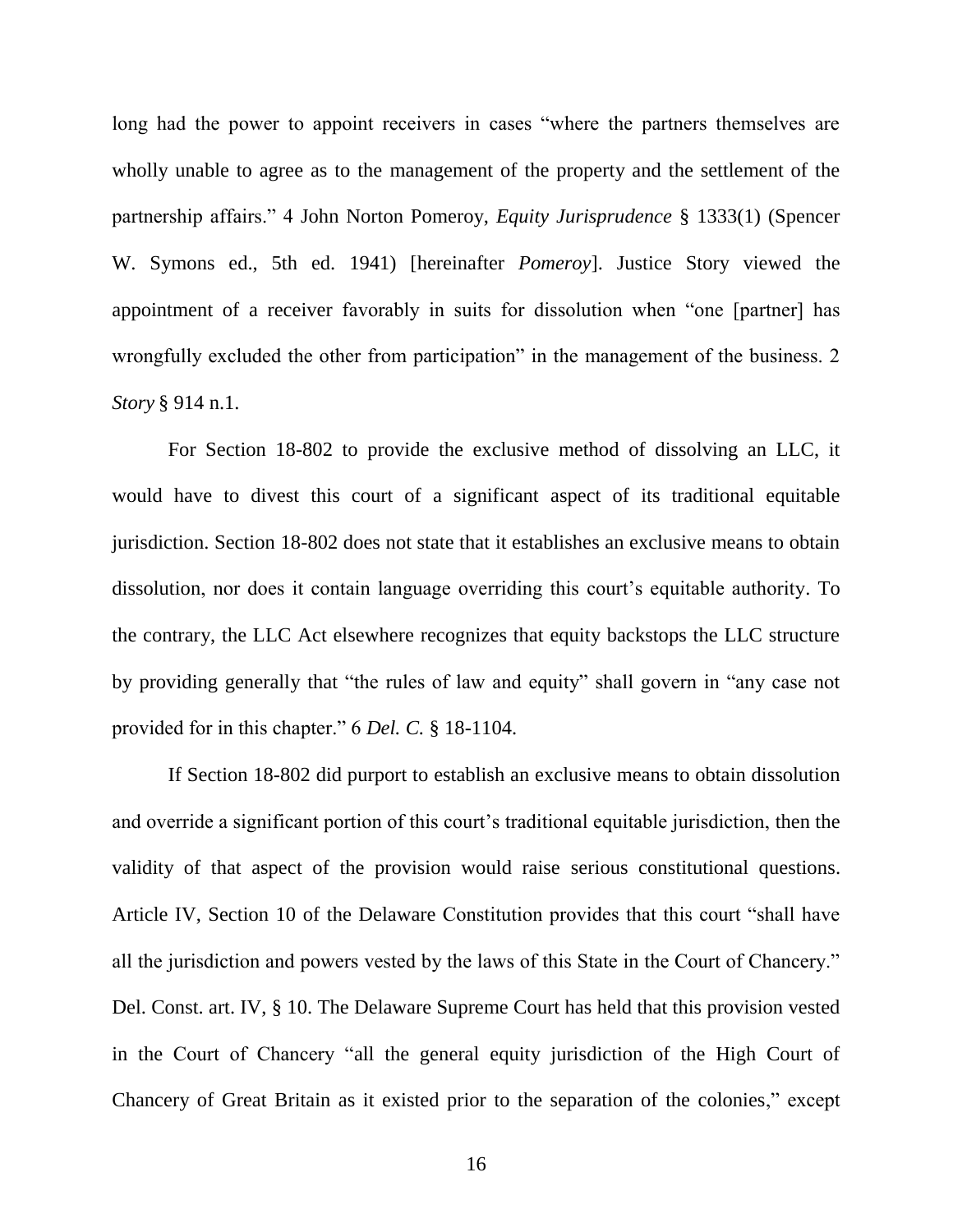―where a sufficient remedy exists at law.‖ *DuPont v. DuPont*, 85 A.2d 724, 727 (Del. 1951). In light of this provision, the high court held that the General Assembly cannot enact legislation that reduces this court's jurisdiction below the constitutionally established minimum, unless there is an adequate remedy at law. *Id.* at 729. As the Delaware Supreme Court explained, Article IV, Section 10

intended to establish for the benefit of the people of the state a tribunal to administer the remedies and principles of equity. They secured them for the relief of the people. This conclusion is in complete harmony with the underlying theory of written constitutions. Its result is to establish by the Judiciary Article of the Constitution the irreducible minimum of the judiciary. It secures for the protection of the people an adequate judicial system and removes it from the vagaries of legislative whim.

*Id. See generally* Lyman Johnson, *Delaware's Non-Waivable Duties*, 91 B.U. L. Rev. 701, 702, 716-18 (2011).

Although this court's equitable jurisdiction is measured by the "the general equity" jurisdiction of the High Court of Chancery of Great Britain as it existed prior to the separation of the colonies," the Delaware Supreme Court has recognized that the scope of that jurisdiction is not limited by the extent of British scientific, technological, and legal knowledge at the time of the handover. "Historically, equity jurisdiction 'has taken its shape and its substance from the perceived inadequacies of the common law and the changing demands of a developing nation." *Schoon v. Smith*, 953 A.2d 196, 204 (Del. 2008) (quoting Donald J. Wolfe, Jr. & Michael A. Pittenger, *Corporate and Commercial Practice in the Delaware Court Of Chancery* § 2-2[a], at 2-2 (2006)). "It cannot be said too forcefully that the general powers of the Court of Chancery refers to that *complete system* of equity as administered by the High Court of Chancery of Great Britain."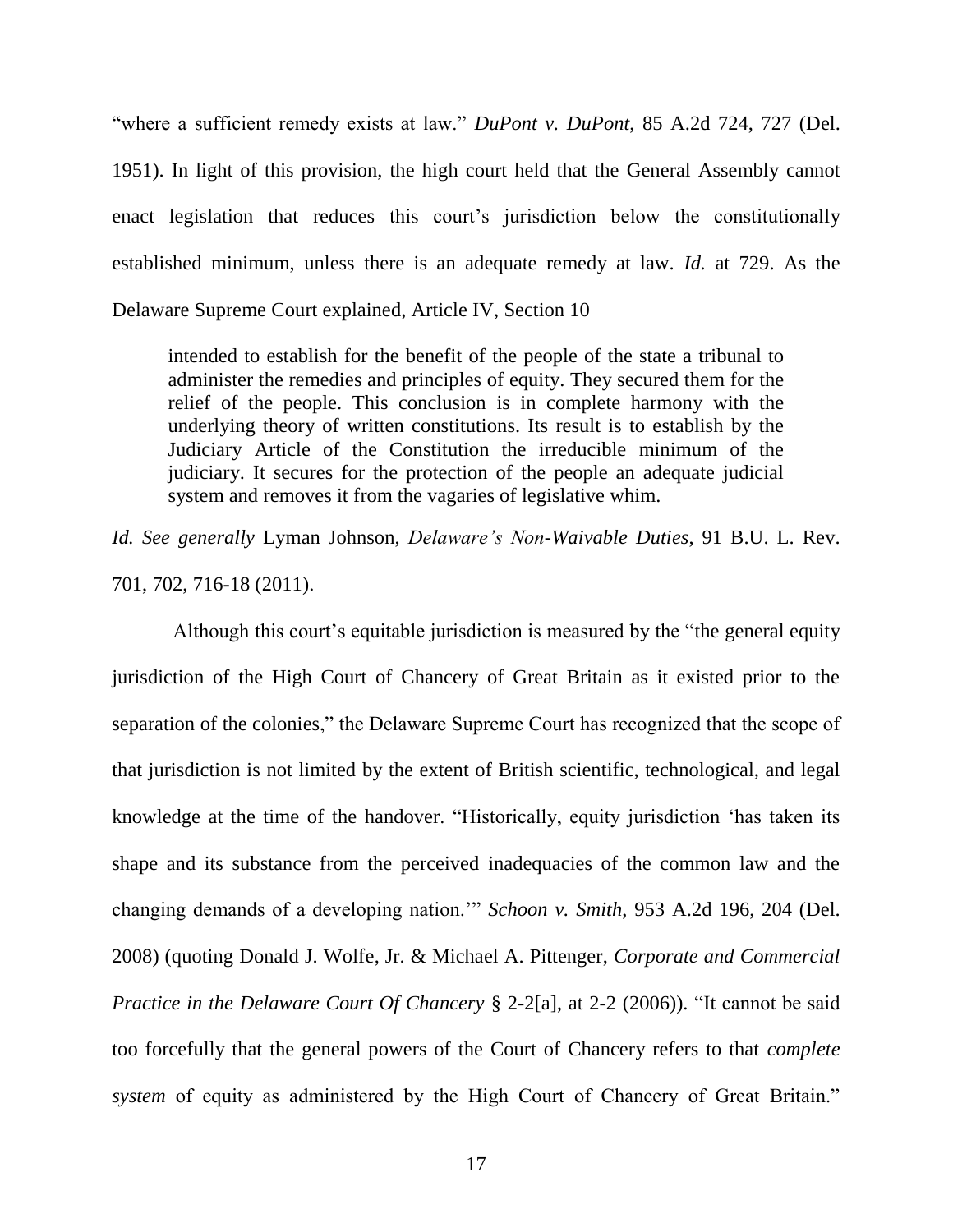*Glanding v. Indus. Trust Co.*, 45 A.2d 553, 558-59 (Del. 1945) (emphasis added). It is the ―complete system‖ of equity that this court inherited and administers, not the temporally specific subject matter of eighteenth century cases.

To stress this point, the Delaware Supreme Court in *Schoon* quoted from a wide range of sources that demonstrate the continuing and evolving role of equity. The high court started with *Pomeroy:*

[T]he Chancellor always has had, and always must have, a certain power and freedom of action, not possessed by the courts of law, of adapting the doctrines which he administers. He can extend those doctrines to new relations, and shape his remedies to new circumstances, if the relations and circumstances come within the principles of equity, where a court of law in analogous cases would be powerless to give any relief.

*Id.* at 204-205 (quoting 1 *Pomeroy* § 60). The *Schoon* court similarly quoted from Justice Story, who explained that equity "has an expansive power, to meet new exigencies; and the sole question, applicable to the point of jurisdiction, must from time to time be[ ] whether such rights and wrongs do exist, and whether the remedies [therefore] in other courts, and especially in the courts of common law, are full, and adequate to redress." *Id.* (quoting 1 *Story* § 53). The high court also cited *McClintock on Equity* for the proposition that "the chancellors could adapt their system to meet changing needs without resorting to the fiction that they were merely interpreting and applying former rules, but the tendency to follow the path laid out by former chancellors was strong." *Id.* at 205 (quoting *McClintock on Equity* § 4 (2d ed. 1948)). The *Schoon* court even quoted from *Woolley's Delaware Practice*, which stated:

It may safely be affirmed that the whole body of equity principles, both of right and remedy, was brought hither by our ancestors, together with the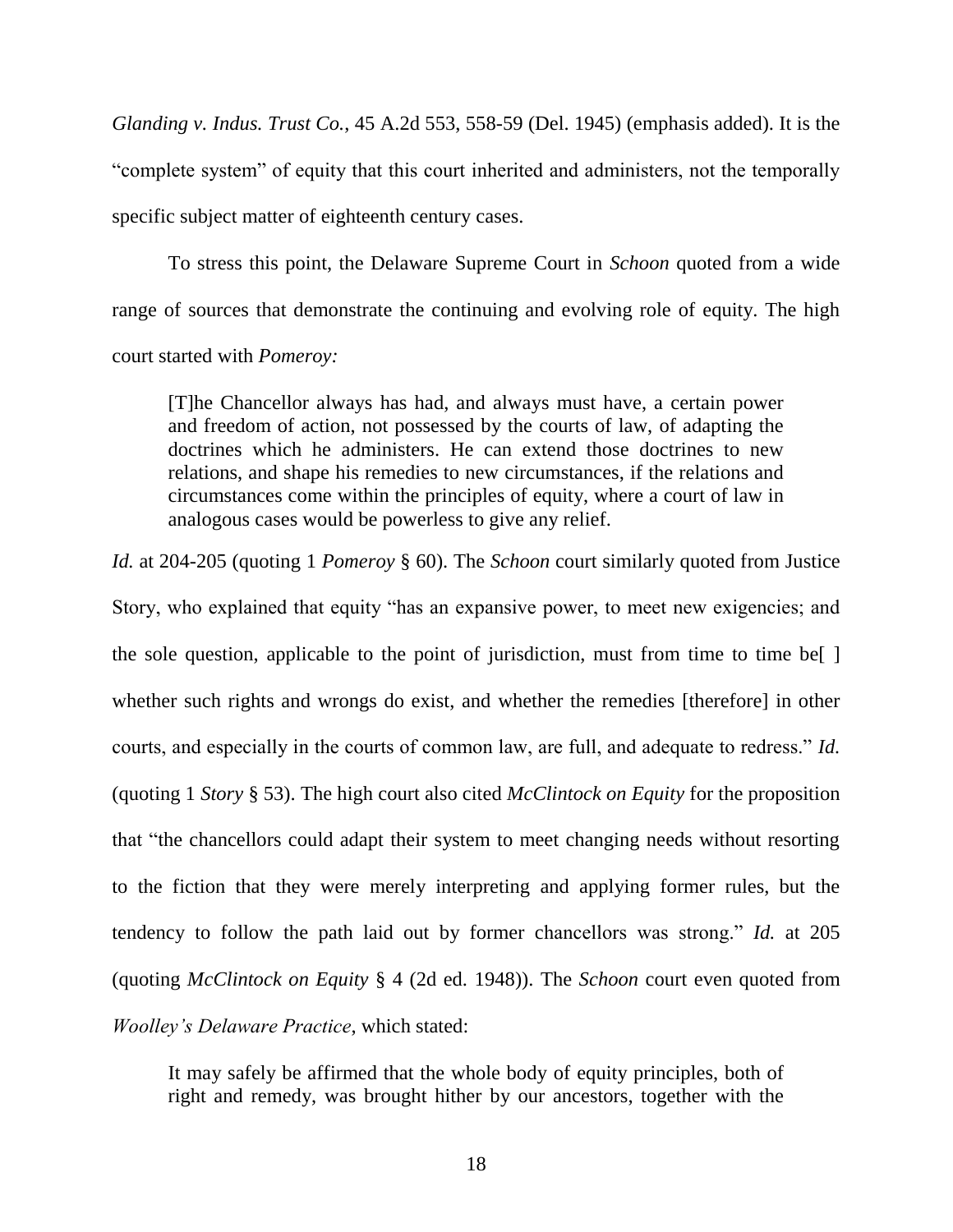common law, on their emigration from England, as a part of their heritage of liberty. Much of it, no doubt, lay dormant for a long period, no occasion or demand for a resort to portions of it for many purposes having arisen, but gradually as the increasing population of the new country begot new relations, there arose controversies and contests growing out of business, and the necessities for the redress of injuries which resulted from the breach of duties or the non-performance of obligations, that called for the use of the means to enforce observance through ancient remedies.

## *Id.* (quoting 1 *Woolley's Delaware Practice* § 56 (1906)).

Given the weight of these authorities, the extensive discussion in *Schoon*, and the decisions in *DuPont* and *Glanding*, I cannot accept the contention that because the nascent practice of entity law as it existed at the time of the colonies' separation had not yet envisioned LLCs, they fall outside the domain of equity.<sup>3</sup> Decisions addressing the dissolution of LLCs have recognized the continuing role of equity.<sup>4</sup> Most notably, in

<sup>3</sup> *But see CML V, LLC v. Bax*, 28 A.3d 1037, 1045 (Del. 2011) (distinguishing precedents because the LLC is "a business entity that did not exist in 1792"). Excluding LLCs and other post-eighteenth century entities from the domain of equity based on when the governing statues were adopted would represent a radical form of constitutional originalism that even the strongest judicial proponents of that doctrine have not embraced. Applied by analogy to the United States Constitution, where originalist reasoning has been more prevalent, it would mean that core constitutional protections would not extend to modern technology, such as cell phones or computers, simply because of when they were invented. Even Justices Scalia and Thomas, among the most vigorous champions of originalism, have not gone so far. For example, in 2012, Justice Scalia authored and Justice Thomas joined a decision in which the United States Supreme Court affirmed that the Fourth Amendment's protection against unreasonable searches and seizures applied to evidence obtained by attaching a GPS-based tracking device to a car. *United States v. Jones*, 132 S. Ct. 945 (2012). Justices Scalia and Justice Thomas likewise joined a 2014 decision applying Fourth Amendment protection to cellular phones. *See Riley v. California*, 134 S. Ct. 2473 (2014).

<sup>4</sup> *See, e.g., In re Mobilactive Media, LLC,* 2013 WL 297950, at \*33 (Del. Ch. Jan. 25, 2013) (noting that "the Court of Chancery, in the exercise of its equitable powers, *may* decide whether it should issue a decree of dissolution" (emphasis in original)); *Vila*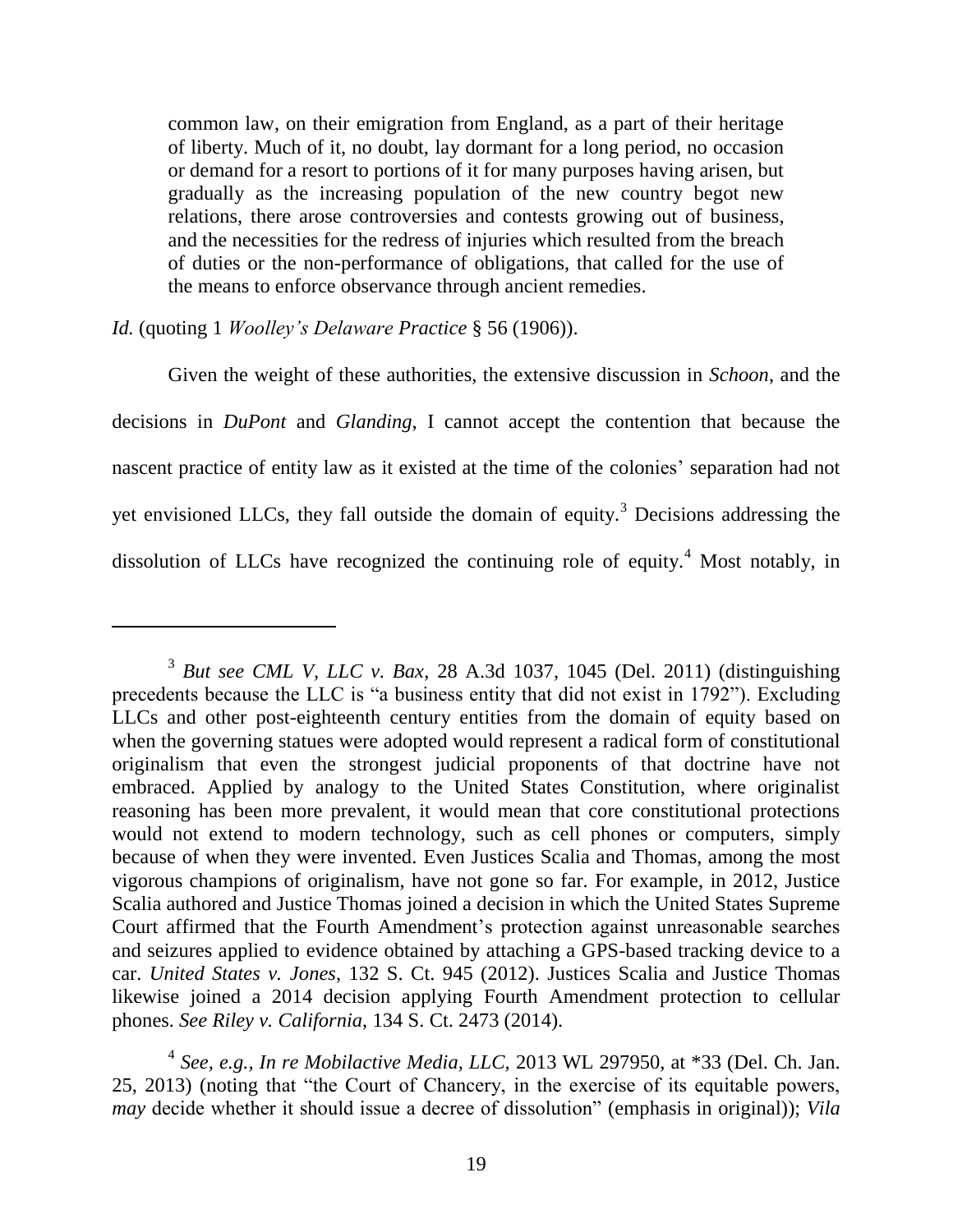*Haley*, this court reviewed a contractual exit mechanism in a two-member operating agreement and determined that it did not provide the exiting member with "an adequate" remedy." 864 A.2d at 88. Chief Justice Strine, writing as a Vice Chancellor, explained that the existence of an exit mechanism was not sufficient; it had to be a "reasonable exit" mechanism" that provided "a fair opportunity for the dissenting member who disfavors the inertial status quo to exit." *Id.* at 96. On the facts of the case, the Chief Justice found that it was "not equitable to force [the locked-out member] to use the exit mechanism" and ordered dissolution. *Id.* at 98.

This case also differs from *Bax*, where the Delaware Supreme Court affirmed a decision of this court holding that creditors of an insolvent LLC lacked standing to sue derivatively under Section 18-1002 of the LLC Act. On appeal, the plaintiff-appellant contended that the LLC Act could not deprive the Court of Chancery of jurisdiction to recognize a creditor's standing in equity to sue derivatively. The Delaware Supreme Court rejected that argument for a series of reasons, culminating in its recognition that creditors of an LLC have ample remedies available at law. *Bax*, 28 A.3d at 1046. As Chief Justice Strine had explained while a member of this court, the premise of granting creditors equitable standing to sue derivatively

*v. BVWebTies LLC*, 2010 WL 3866098, at \*6 (Del. Ch. Oct. 1, 2010) (Strine, V.C.) (―[T]he ultimate determination of whether a decree of dissolution should issue is committed to this court's equitable discretion."); *Haley v. Talcott*, 864 A.2d 86, 98 (Del. Ch. 2004) (declining to consign parties to contractual exit mechanism where it was "not equitable to force [one 50% owner] to use the exit mechanism in this circumstance").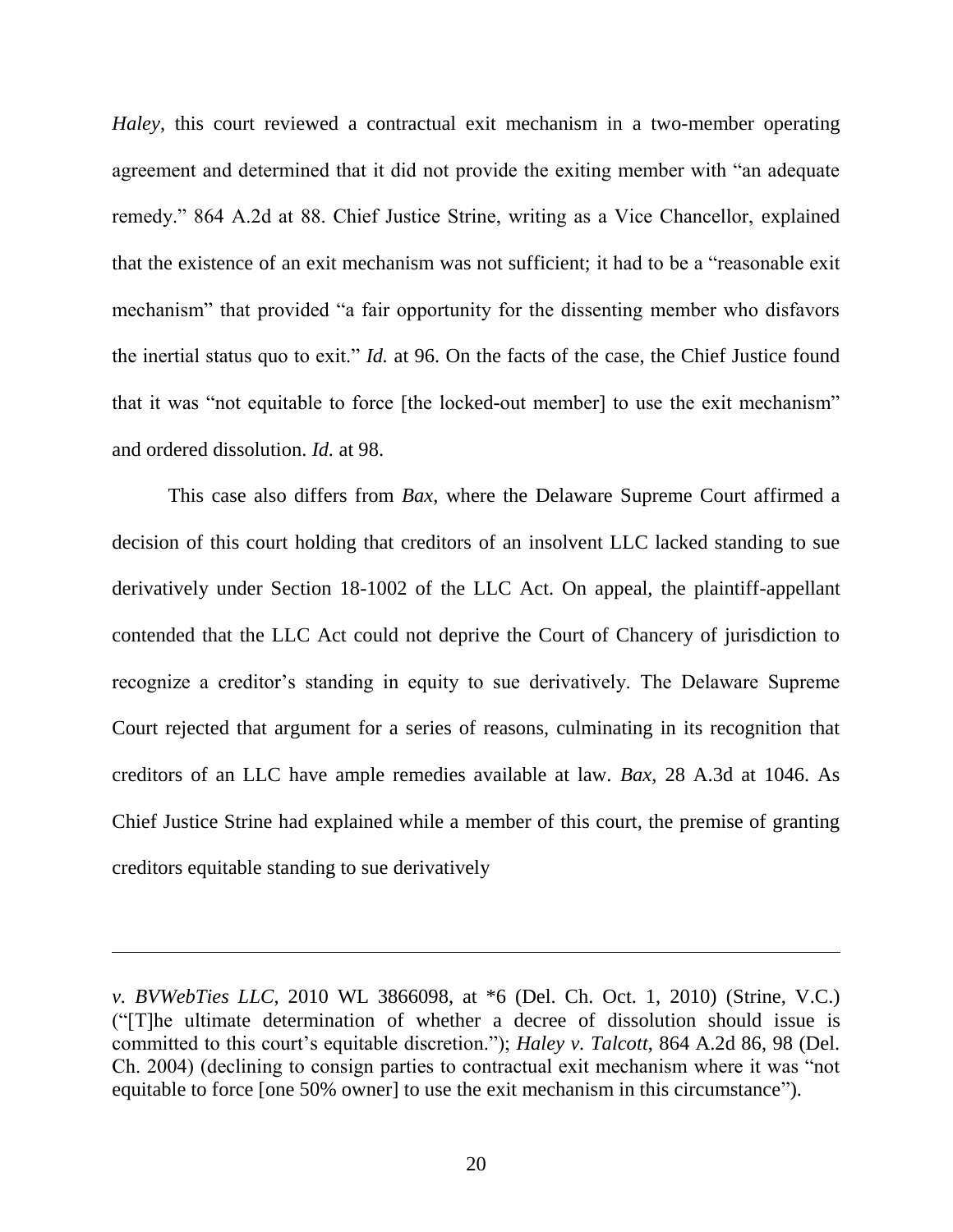is not unproblematic. Arguably, it involves using the law of fiduciary duty to fill gaps that do not exist. Creditors are often protected by strong covenants, liens on assets, and other negotiated contractual protections. The implied covenant of good faith and fair dealing also protects creditors. So does the law of fraudulent conveyance. With these protections, when creditors are unable to prove that a corporation or its directors breached any of the specific legal duties owed to them, one would think that the conceptual room for concluding that the creditors were somehow, nevertheless, injured by inequitable conduct would be extremely small, if extant.

*Prod. Res. Gp., L.L.C. v. NCT Gp., Inc.*, 863 A.2d 772, 789-90 (Del. Ch. 2004) (footnotes

omitted). In a later decision, then-Vice Chancellor Strine revisited these themes:

Both state law and federal law provide a panoply of remedies in order to protect creditors injured by a wrongful conveyance, including avoidance, attachment, injunctions, appointment of a receiver, and virtually any other relief the circumstances may require. . . . [Further,] financial creditors . . . know how to craft contractual protections that restrict their debtors' use of assets. In a situation when creditors cannot state a claim that such contractual protections have been breached and cannot prove a fraudulent conveyance claim, the creditors' frustration does not mean that there is a gap in the remedial fabric of the business law that equity should fill. Rather, it means that we remain a society that recognizes that reward and risk go together, and that there will be situations when business failure results in both equity and debt-holders losing some money.

*Trenwick Am. Litig. Trust v. Ernst & Young, L.L.P.*, 906 A.2d 168, 199 (Del. Ch. 2006)

(footnotes omitted), *aff'd sub nom. Trenwick Am. Litig. Trust v. Billett*, 931 A.2d 438

(Del. 2007) (TABLE). The LLC Act provides even more means for a creditor to protect

itself at law. *See CML V, LLC v. Bax*, 6 A.3d 238, 250-53 (Del. Ch. 2010) (discussing

pertinent statutory sections of LLC Act), *aff'd*, 28 A.3d 1037 (Del. 2011). Thus, to the

extent Section 18-1002 limited the right to bring a derivative action to members or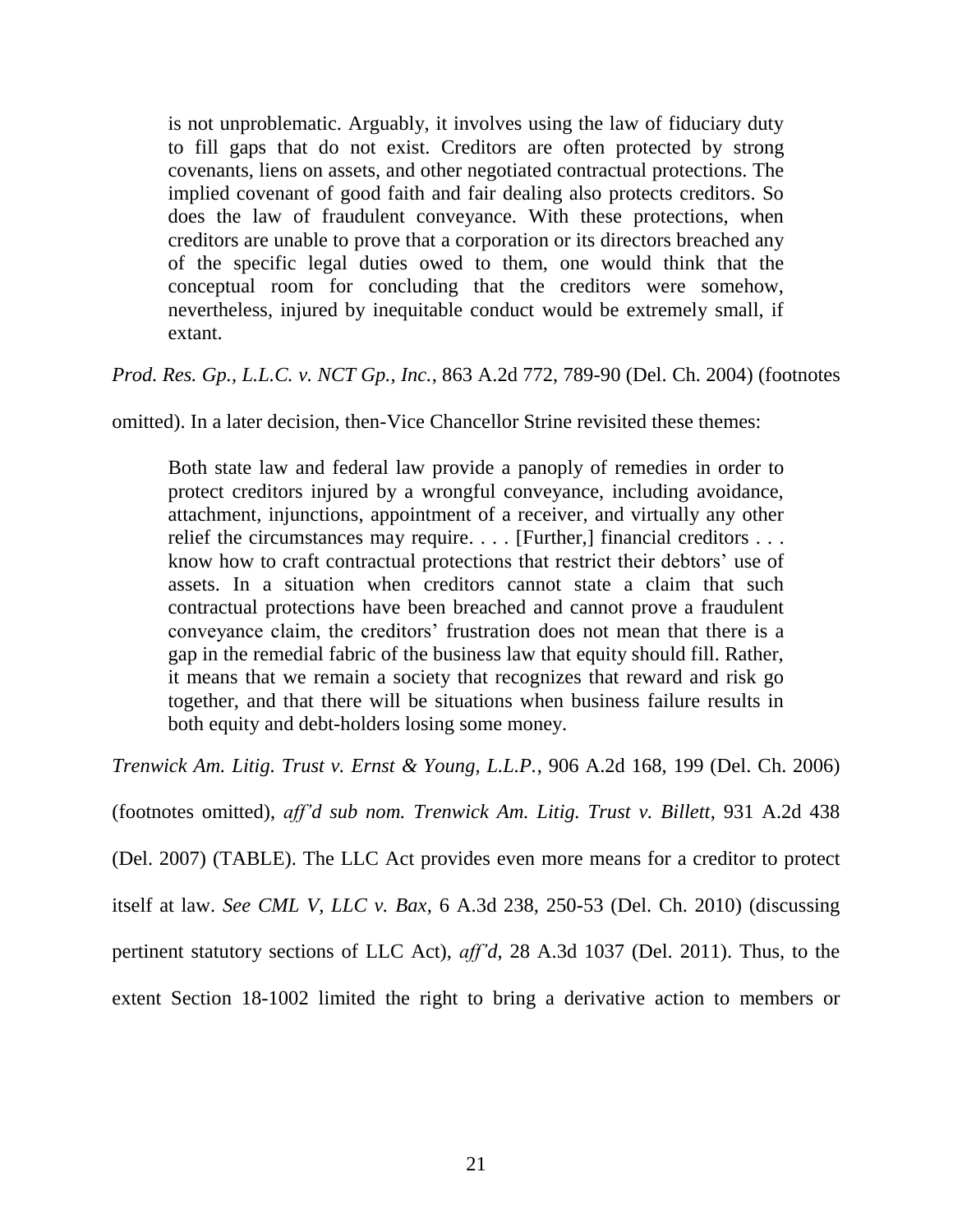assignees, sufficient remedies for creditors existed at law to avoid any constitutional problem.<sup>5</sup>

This court has held that the parties to an LLC agreement can waive by contract the right to seek statutory dissolution under Section 18-802. *See R&R Capital, LLC v. Buck & Doe Run Valley Farms, LLC*, 2008 WL 3846318, \*4 (Del. Ch. Aug. 19, 2008). In my view, the ability to waive dissolution under Section 18-802 does not extend to a party's standing to seek dissolution in equity.

In concluding that parties to an LLC agreement could waive the right to seek dissolution under Section 18-802, the *R&R Capital* decision relied heavily on arguments by commentators to the effect that a Delaware LLC should be viewed as a purely contractual entity to which principles of equity (including fiduciary duties) do not apply.<sup>6</sup> Reasonable minds could disagree about that proposition.<sup>7</sup> But whatever one's personal

 $\overline{a}$ 

<sup>&</sup>lt;sup>5</sup> Bax, 28 A.3d at 1046; see also 10 Del. C. § 342 ("The Court of Chancery shall not have jurisdiction to determine any matter wherein sufficient remedy may be had by common law, or statute, before any other court or jurisdiction of this State."); *DuPont*, 85 A.2d at 728 (noting that the jurisdiction that vested in this court at the time of the separation of the colonies did not extend to cases "where a sufficient remedy exists at  $\overline{\text{law}}$ ").

<sup>6</sup> *See R&R Capital,* 2008 WL 3846318, \*4, \*7 (citing Myron T. Steele, *Judicial Scrutiny of Fiduciary Duties in Delaware Limited Partnerships and Limited Liability Companies*, 32 Del. J. Corp. L. 1 (2007), and works by Professor Larry Ribstein, including Larry E. Ribstein, *The Uncorporation and Corporate Indeterminacy*, 2009 U. Ill. L. Rev. 131, and Larry E. Ribstein, *An Analysis of the Revised Uniform Limited Liability Company Act*, 3 Va. L. & Bus. Rev. 35, 67 (2008)).

<sup>7</sup> *See Auriga Capital Corp. v. Gatz Props., LLC*, 40 A.3d 839, 849-56 (Del. Ch. 2012) (Strine, C.), *aff'd*, 59 A.3d 1206 (Del. 2012); *see also Feeley v. NHAOCG, LLC*, 62 A.3d 649, 659-63 (Del. Ch. 2012). *See generally* Kleinberger, *supra*, at 460-71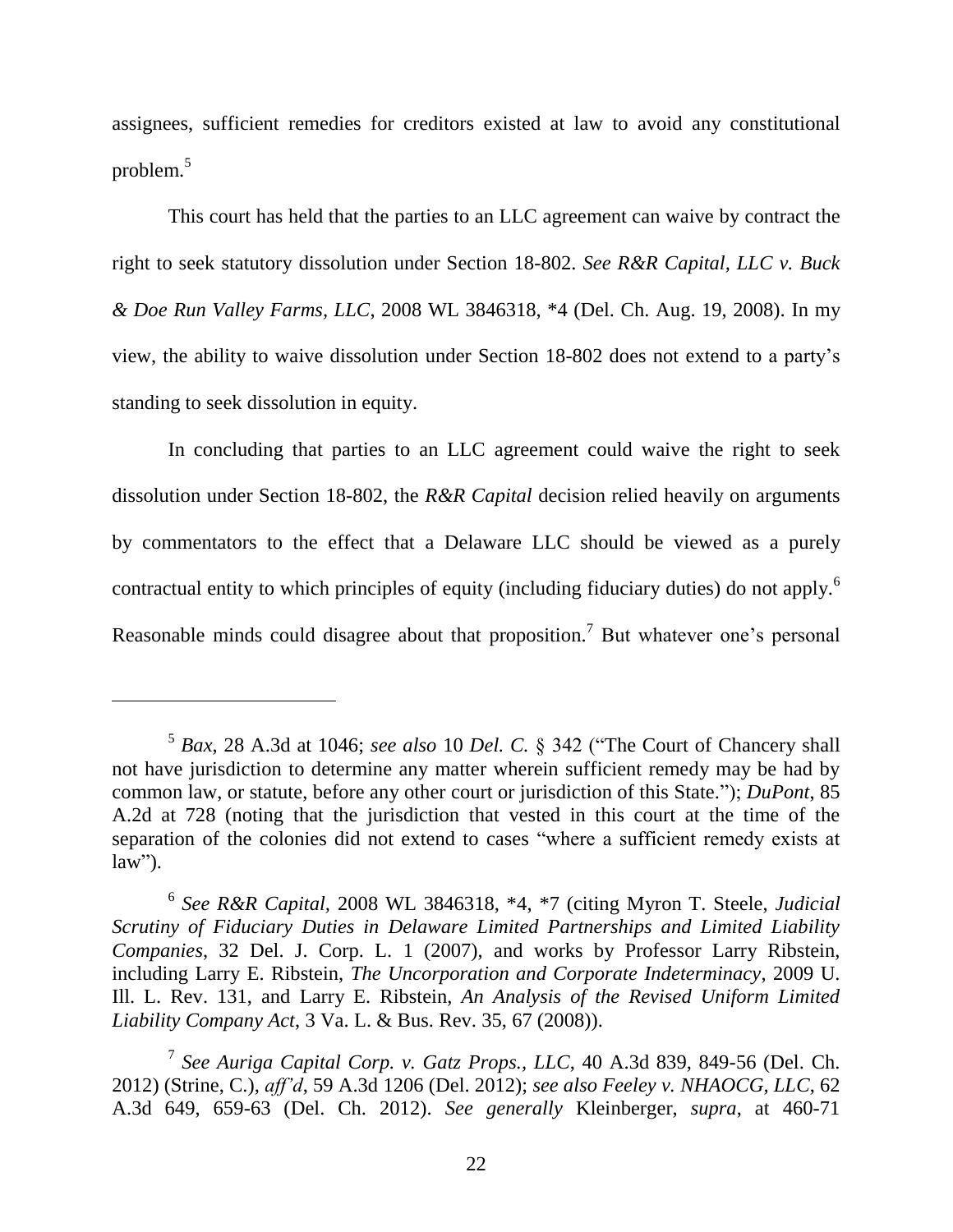thoughts might have been on the matter, the General Assembly in 2013 adopted an amendment to the LLC Act inconsistent with the purely contractarian view.<sup>8</sup>

Of particular relevance to dissolution, the purely contractarian view discounts core attributes of the LLC that only the sovereign can authorize, such as its separate legal existence, potentially perpetual life, and limited liability for its members. *See* 6 *Del. C.* §§ 18-201, 18-303. To my mind, when a sovereign makes available an entity with attributes that contracting parties cannot grant themselves by agreement, the entity is not purely contractual. Because the entity has taken advantage of benefits that the sovereign has provided, the sovereign retains an interest in that entity. That interest in turn calls for preserving the ability of the sovereign's courts to oversee and, if necessary, dissolve the entity. Put more directly, an LLC agreement is not an exclusively private contract among its members precisely because the LLC has powers that only the State of Delaware can confer. Those powers affect the rights of third parties, who at a minimum must take into account the LLC's separate legal existence and its members' limited liability shield. Just as LLCs are not purely private entities, dissolution is not a purely private affair. It

 $\overline{a}$ 

<sup>(</sup>identifying historical, jurisprudential, and policy reasons why LLCs should not be regarded as purely contractual entities); Sandra K. Miller, *The Best of Both Worlds: Default Fiduciary Duties and Contractual Freedom in Alternative Business Entities,* 39 J. Corp. L. 295, 315-24 (2014) (reviewing empirical studies and presenting data about alternative entity agreements that undermine premises of purely contractarian approach).

<sup>8</sup> *See* H.B. 126, 147th Gen. Assemb. (Del. 2013) (amending 6 *Del. C.* § 18-1104 to provide that "In any case not provided for in this chapter, the rules of law and equity, including the rules of law and equity relating to fiduciary duties and the law merchant, shall govern"); Miller, *supra*, at 314 (noting that the debate over the purely contractual status of LLCs "was resolved by legislation that was signed into law on June 30, 2013").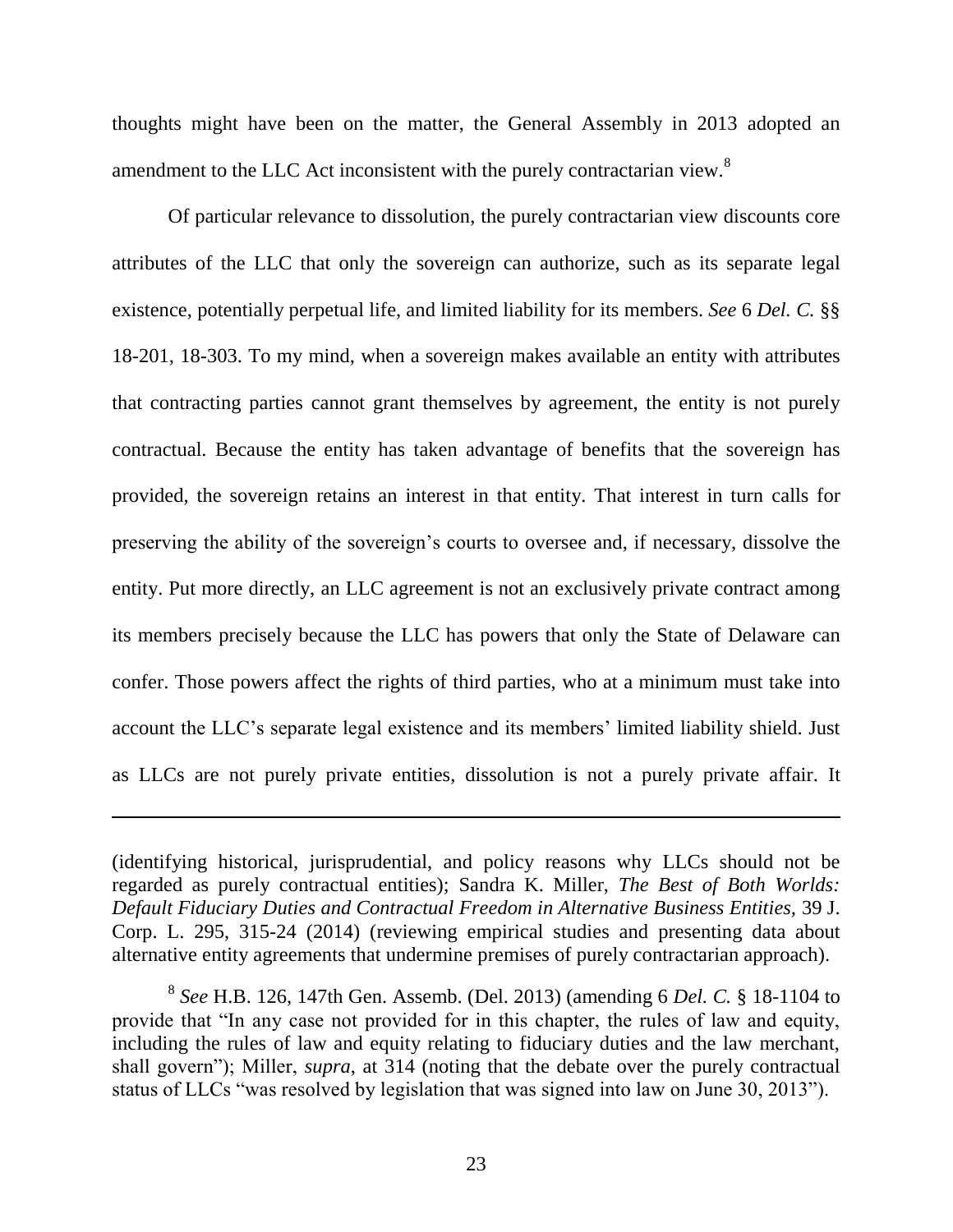involves third party claims, which have priority in the dissolution process. *See id.* §§ 18- 803, 18-804 (describing winding up and priorities for distribution of assets). Because an LLC takes advantage of benefits that the State of Delaware provides, and because dissolution is not an exclusively private matter, the State of Delaware retains an interest in having the Court of Chancery available, when equity demands, to hear a petition to dissolve an LLC. *See In re Revlon, Inc. S'holders Litig.*, 990 A.2d 940, 960 n.8 (Del. Ch. 2010) (noting possibility of including a forum selection clause in an entity's constitutive agreement, but envisioning that "the Delaware courts would retain some measure of inherent residual authority so that entities created under the authority of Delaware law could not wholly exempt themselves from Delaware oversight").

This approach finds support in *Huatuco v. Satellite Healthcare and Satellite Dialysis of Tracy, LLC*, 2013 WL 6460898 (Del. Ch. Dec. 9, 2013), *aff'd*, 93 A.3d 654 (Del. 2014) (ORDER). The *Huatuco* opinion followed *R&R Capital* in holding that the members of an LLC had waived their right to seek statutory dissolution under Section 18- 802 when they "specifically considered, and addressed, dissolution and dissolution rights." *Id.* at \*5. But the *Huatuco* court reserved decision on "[w] hether the parties may, by contract, divest this Court of its authority to order a dissolution in all circumstances, even where it appears manifest that equity so requires—leaving, for instance, irreconcilable members locked away together forever like some alternative entity version of Sartre's *Huis Clos*.‖ *Id.* at \*1 n.2. The *Huatuco* court did not have to answer that question because "considerations fundamental to equity [were] absent." *Id.*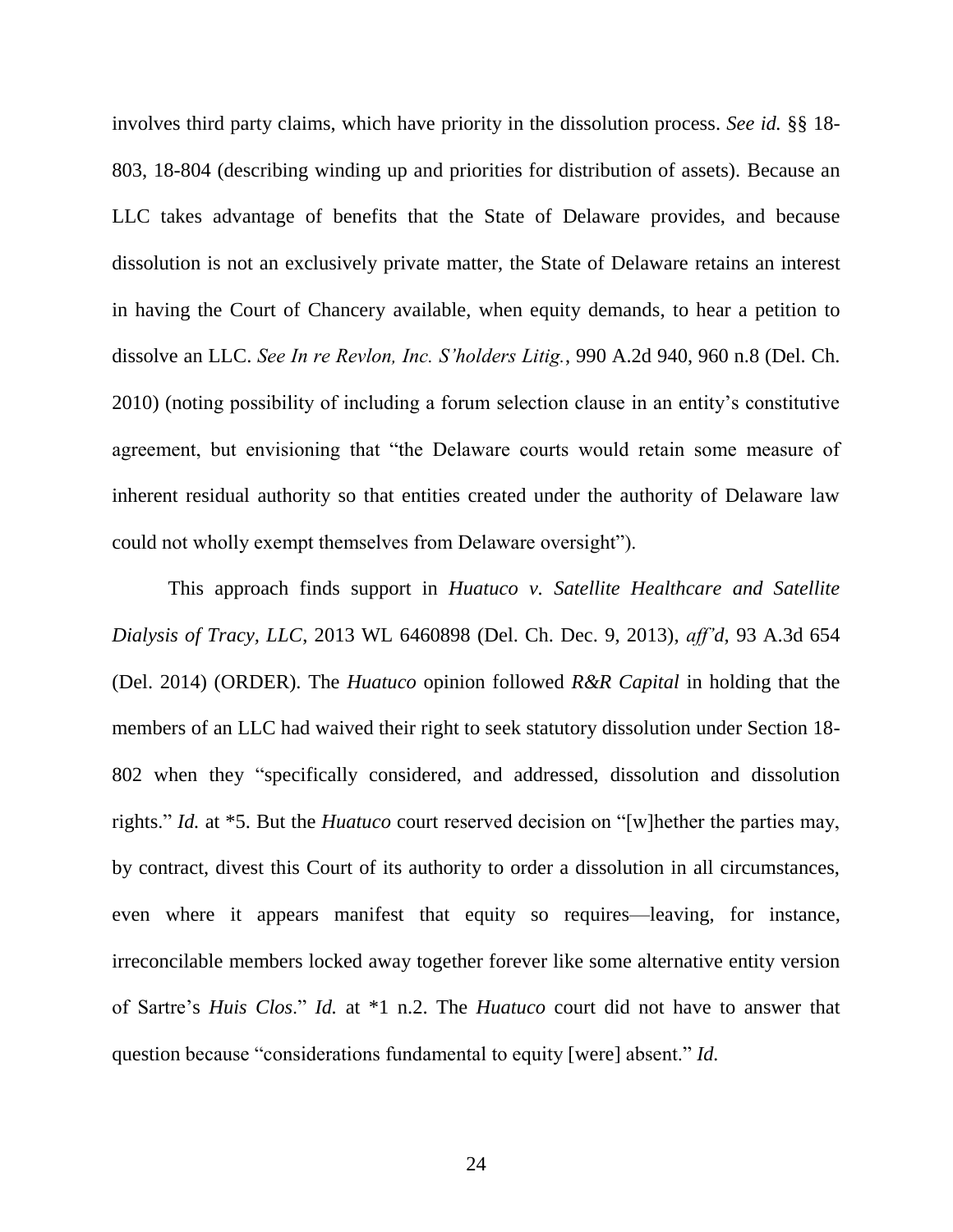This case presents the type of situation anticipated in *Huatuco* where equity should intervene. If the opportunities for dissolution are limited to Section 18-802 and the specific terms of the Initial LLC Agreement, then dissolution is not an option. WU Parent and WU Sub lack standing to seek it, and James does not want it. The Company will continue, with Royal Spirit locked-in as a silent and powerless passive investor.

That situation is contrary to the bargain the parties struck. WU Parent and James formed the Company as equal business partners. They contributed equal amounts of capital and brought comparable expertise, with one side acting as a major supplier and the other as a day-to-day manager. Desiring to seize the opportunity to buy Connaught's assets quickly, they agreed to start with a basic operating agreement in which they committed to negotiate a more detailed replacement agreement. As reflected by the Proposed LLC Agreement, the terms of that more detailed agreement contemplate that an affiliate transfer from WU Parent to WU Sub would result in the automatic admission of WU Sub as a substitute member. In other words, had the parties finalized the Proposed LLC Agreement, or acted in accordance with their agreement in principle, then WU Sub would be a member and have standing to seek dissolution under Section 18-802. Based on the allegations of the petition, WU Parent engaged in the affiliate transfer with James' knowledge and participation, and James subsequently treated WU Sub as a member.

―Equity always attempts to . . . ascertain, uphold, and enforce rights and duties which spring from the *real* relations of parties." 2 *Pomerov* § 378 (emphasis in original). ―[E]quity regards substance rather than form.‖ *Monroe Park v. Metro. Life Ins. Co.*, 457 A.2d 734, 737 (Del. 1983). Equity also "regards that as done which in good conscience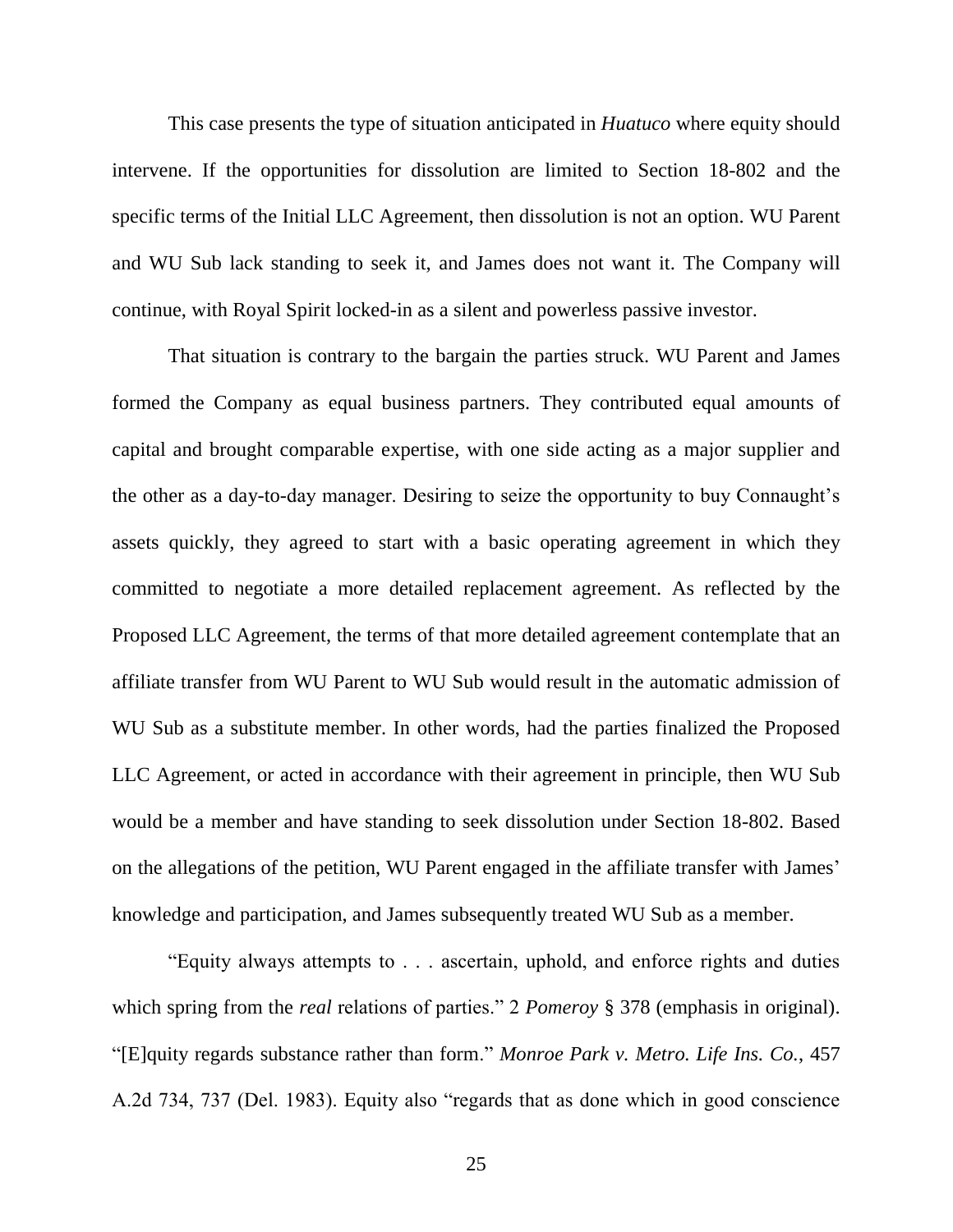ought to be done." *Id.* The real relationship between the parties is a joint venture in which they are equal participants. Neither party intended to be a "passive investor  $\dots$  subject to [the other party's] unilateral dominion." *Haley*, 864 A.2d at 95. In good conscience, WU Sub should be regarded as a member with the power to seek dissolution.

Likewise, the "*real* relations" of the parties point to a scenario warranting dissolution. For a time, both sides recognized the need to go their separate ways. James only changed its mind because of its fortuitous position as the entity's *de facto* manager. But that reality does not make the status quo a satisfactory alternative. "Although the LLC is technically functioning at this point, this operation is purely a residual, inertial status quo that just happens to exclusively benefit one of the 50% members. . . ." *Id.* at 96. The Initial LLC Agreement made the Board the singular manager of the Company. Because its four members are deadlocked, the duly authorized manager of the Company cannot exercise its statutory and contractual authority or carry out its obligation to manage and direct the business and affairs of the entity. Brubaker may be managing the Company because of the power vacuum created by the deadlock, but Brubaker is not the Board. Under the prevailing state of affairs, the Company is operating contrary to the governance structure set forth in its constitutive agreement.

When considering whether holders of equity in other entities can pursue equitable causes of action, despite their lack of formal record ownership status, this court has relied